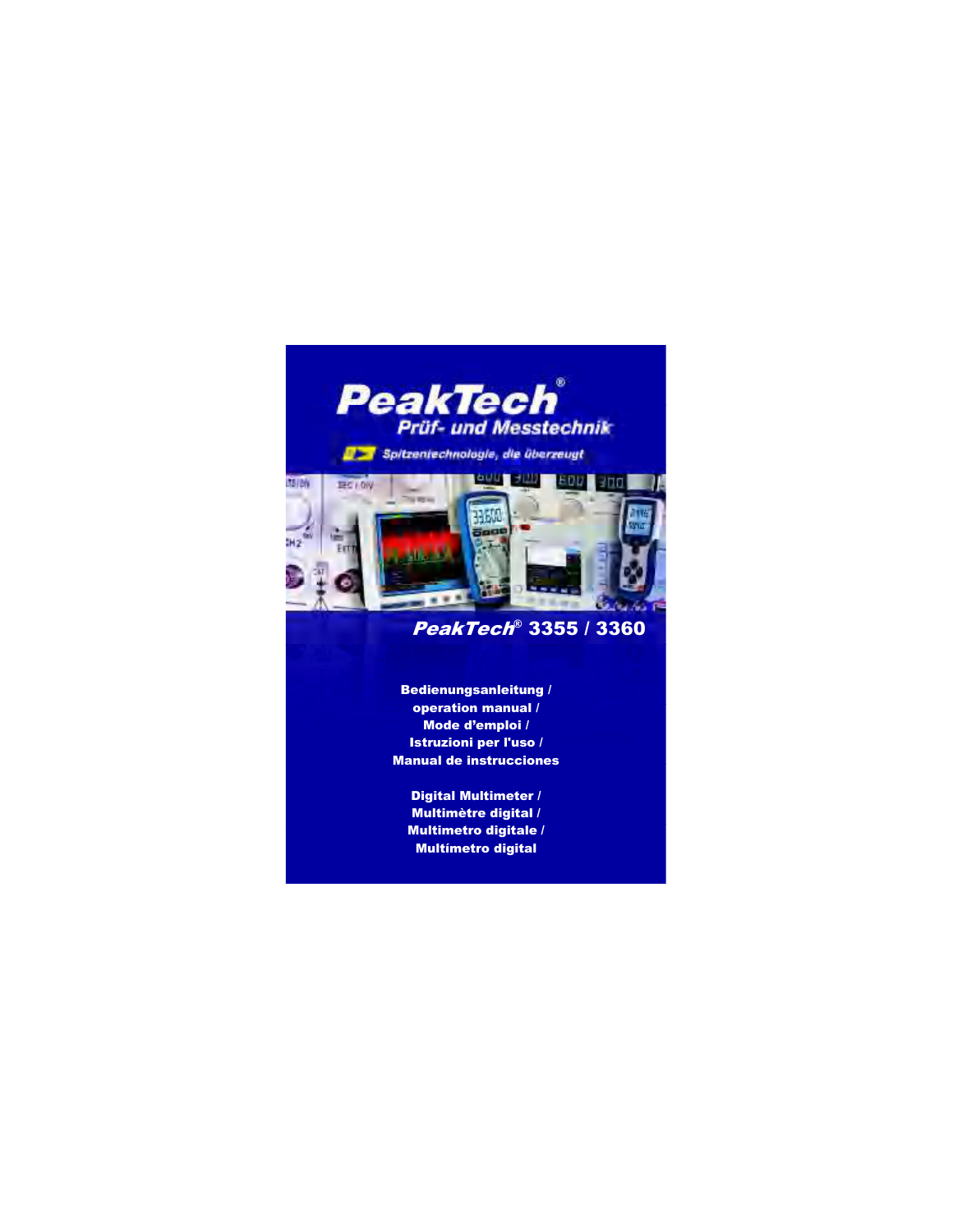Alle Rechte, auch die der Übersetzung, des Nachdruckes und der Vervielfältigung dieser Anleitung oder Teilen daraus, vorbehalten.

Reproduktionen jeder Art (Fotokopie, Mikrofilm oder ein anderes Verfahren) nur mit schriftlicher Genehmigung des Herausgebers gestattet.

Letzter Stand bei Drucklegung. Technische Änderungen des Gerätes, welche dem Fortschritt dienen, vorbehalten.

Hiermit bestätigen wir, dass alle Geräte, die in unseren Unterlagen genannten Spezifikationen erfüllen und werkseitig kalibriert geliefert werden. Eine Wiederholung der Kalibrierung nach Ablauf von 1 Jahr wird empfohlen.

© **PeakTech®** 01/2013/Ho/Pt.

-33-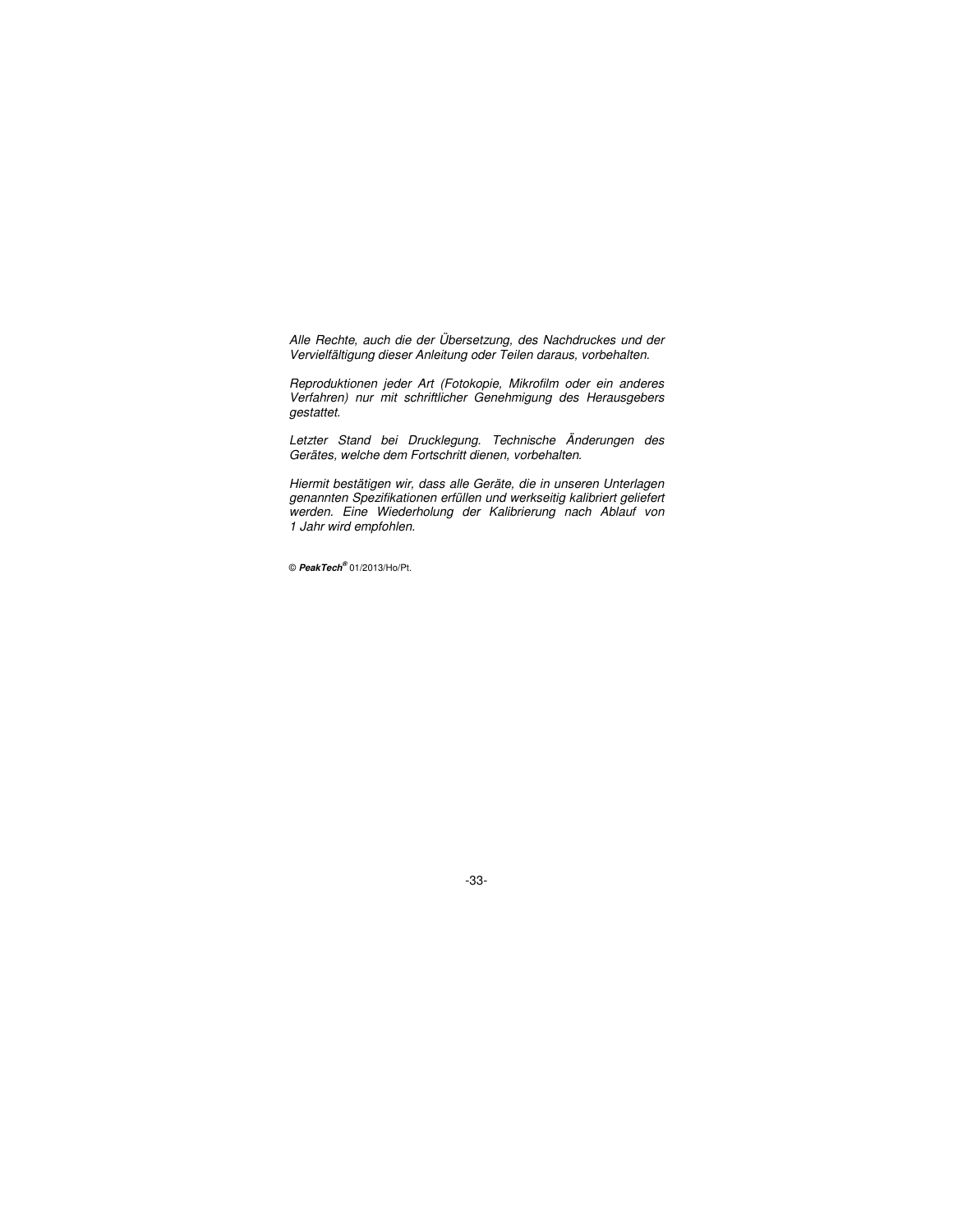# **1. Safety Precautions**

This product complies with the requirements of the following European Community Directives: 2004/108/EC (Electromagnetic Compatibility) and 2006/95/EC (Low Voltage) as amended by 2004/22/EC (CE-Marking). Overvoltage category III 1000V; overvoltage category IV 600V; pollution degree 2.

- CAT I: For signal level, telecommunication, electronic with small transient over voltage
- CAT II: For local level, appliances, main wall outlets, portable equipment
- CAT III: Distribution level, fixed installation, with smaller transient over-voltages than CAT IV.
- CAT IV: Units and installations, which are supplied overhead lines, which are stand in a risk of persuade of a lightning, i.e. main-switches on current input, over-voltage-diverter, current use counter.

To ensure safe operation of the equipment and eliminate the danger of serious injury due to short-circuits (arcing), the following safety precautions must be observed.

Damages resulting from failure to observe these safety precautions are exempt from any legal claims whatever.

- Do not use this instrument for high-energy industrial installation measurement. This instrument is intended for use in installation over-voltage category III.
- \* Do not exceed the maximum permissible input ratings (danger of serious injury and/or destruction of the equipment).

-34-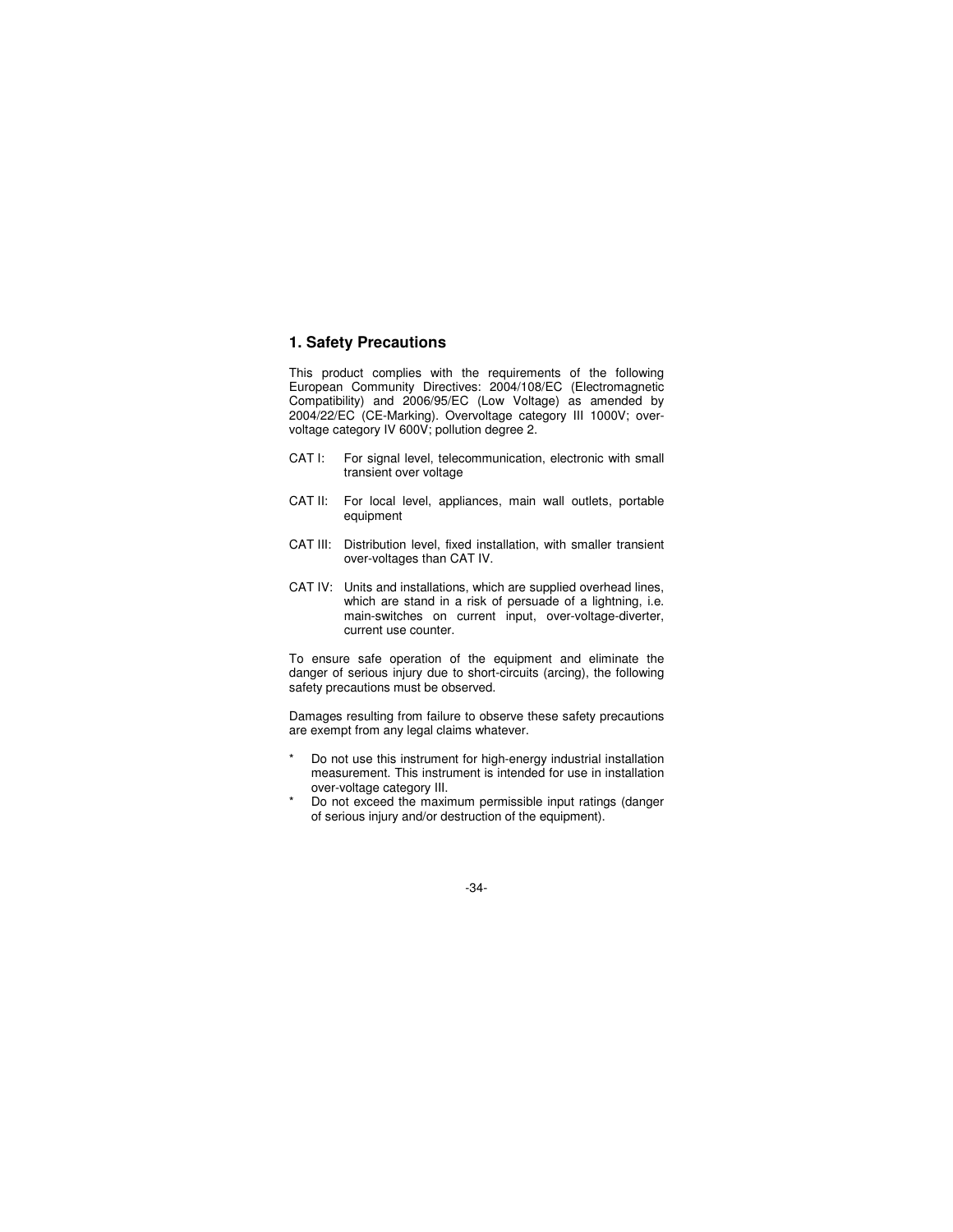- \* The meter is designed to withstand the stated max voltages. If it is not possible to exclude without that impulses, transients, disturbance or for other reasons, these voltages are exceeded a suitable prescale (10:1) must be used.
- Replace a defective fuse only with a fuse of the original rating. Never short-circuit fuse or fuse holding.
- Disconnect test leads or probe from the measuring circuit before switching modes or functions.
- Do not conduct voltage measurements with the test leads connected to the mA/A- and COM-terminal of the equipment.
- The 10A-range is protected. To avoid damage or injury, use the meter only in circuits limited by fuse or circuit breaker to 10A or 2000VA.
- To avoid electric shock, disconnect power to the unit under test and discharge all capacitors before taking any resistance measurements.
- Do not conduct current measurements with the leads connected to the V/Ω-terminals of the equipment.
- Check test leads and probes for faulty insulation or bare wires before connection to the equipment.
- To avoid electric shock, do not operate this product in wet or damp conditions. Conduct measuring works only in dry clothing and rubber shoes, i. e. on isolating mats.
- Never touch the tips of the test leads or probe.
- Comply with the warning labels and other info on the equipment.
- Always start with the highest measuring range when measuring unknown values.
- Do not subject the equipment to direct sunlight or extreme temperatures, humidity or dampness.
- Do not subject the equipment to shocks or strong vibrations.
- Do not operate the equipment near strong magnetic fields (motors, transformers etc.).
- Keep hot soldering irons or guns away from the equipment.
- Allow the equipment to stabilize at room temperature before taking up measurement (important for exact measurements).
- Do not input values over the maximum range of each measurement to avoid damages of the meter.

<sup>-35-</sup>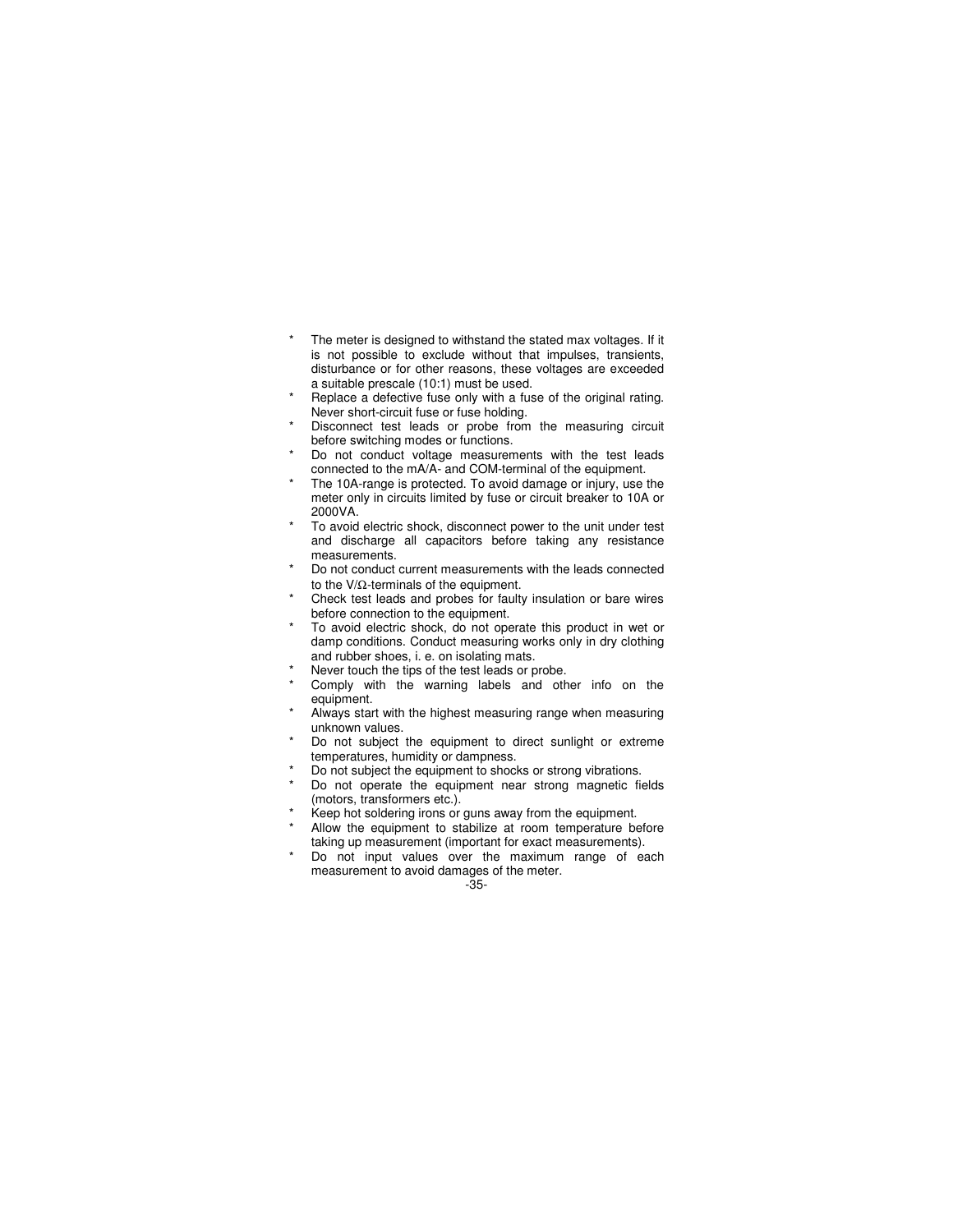- \* Do not turn the rotary function switch during voltage or current measurement, otherwise the meter could be damaged.
- Use caution when working with voltages above 35 V DC or 25 V AC. These Voltages pose shock hazard.
- \* Replace the battery as soon as the battery indicator "BAT" appears. With a low battery, the meter might produce false reading that can lead to electric shock and personal injury.
- Fetch out the battery when the meter will not be used for long period.
- Periodically wipe the cabinet with a damp cloth and mid detergent. Do not use abrasives or solvents.
- The meter is suitable for indoor use only
- Do not operate the meter before the cabinet has been closed and screwed safely as terminal can carry voltage.
- Do not store the meter in a place of explosive, inflammable substances.
- Do not modify the equipment in any way
- Do not place the equipment face-down on any table or work bench to prevent damaging the controls at the front.
- Opening the equipment and service and repair work must only be performed by qualified service personnel
- **\* Measuring instruments don't belong to children hands.**

# **1.1. Input limits**

| Input limits                   | 1000 V DC/AC <sub>rms</sub> less than |
|--------------------------------|---------------------------------------|
|                                | $10$ sec.                             |
| mA range AC/DC                 | 400 mA AC/DC 1000 V / 0.5 A           |
|                                | (fused)                               |
| A range                        | 10 A AC/DC 1000 V / 10 A              |
|                                | (fused)                               |
| Frequency, Resistance,         | 600 V AC/DC <sub>rms</sub> (P 3355)   |
| Capacitance, Duty Cycle, Diode | 1000 V AC/DC <sub>rms</sub> (P 3360)  |
| test, Continuity and           |                                       |
| Temperature                    |                                       |
|                                | -36-                                  |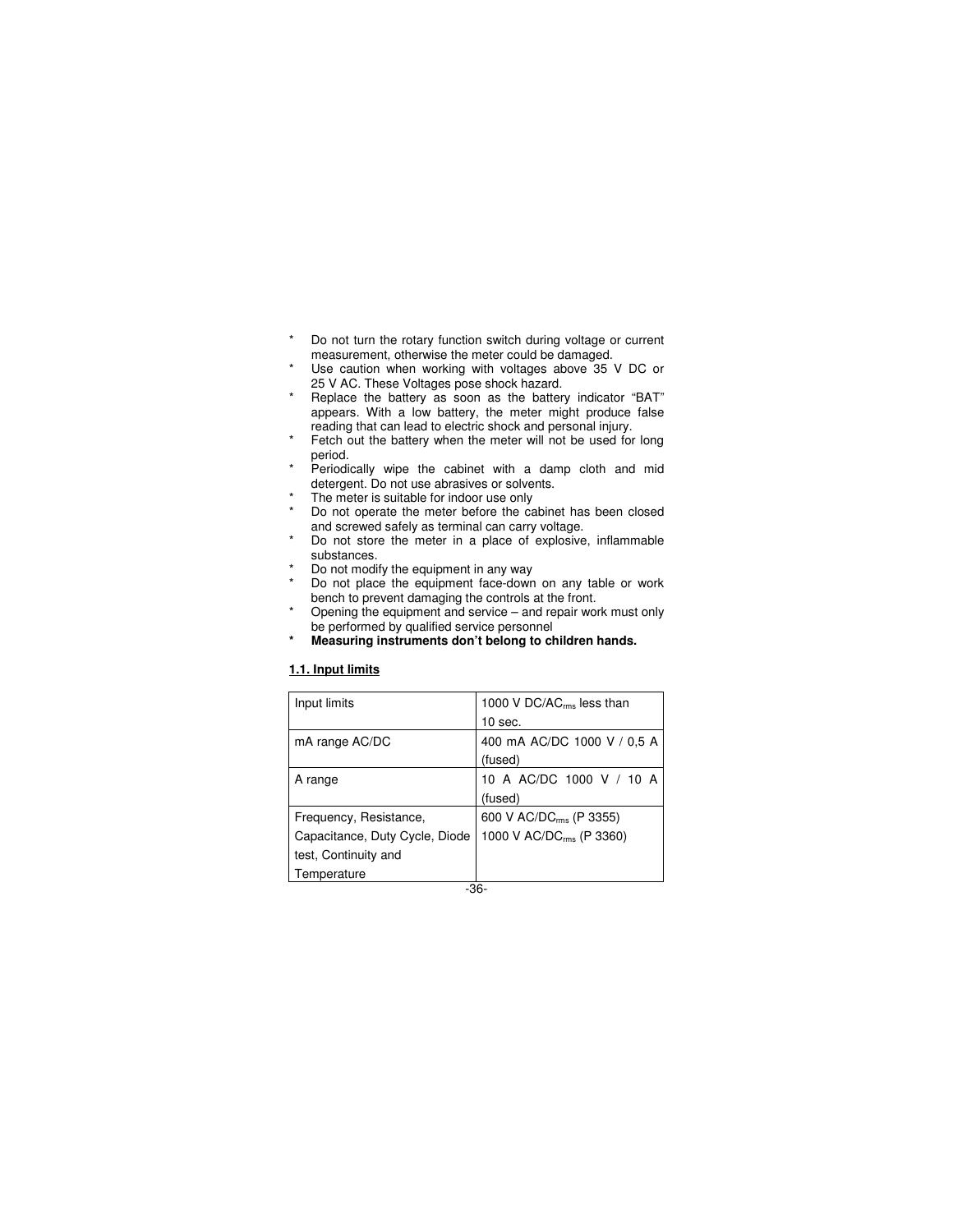## **1.2. Safety Symbols**



This symbol adjacent to another symbol, terminal or operating device indicates that the operator must refer to an explanation in the operating instructions to avoid personal injury or damage to the meter.



This symbol advices the user that the terminals so marked must not be connected to a circuit point at which the voltage, with respect to earth ground, exceeds (in this case) 1000 V AC or VDC



This symbol adjacent to one or more terminals identifies them as being associated with ranges that may, in normal use, be subjected to particulary hazardous voltages. For maximum safety, thermometer and its test leads should not be handled when these terminals are energized.



Indicates protection class II, double insulation

**IP67** Dust- and waterproof

- $\mathbf{\mu}$  The maximum current that can measure with this
- **MA** terminal is 400 mA AC/DC. This terminal is protected by 500 mA/1000 V fuse
- A The maximum current that can measure with this terminal is 10 A AC/DC. This terminal is protected by 10 A/1000 V fuse.

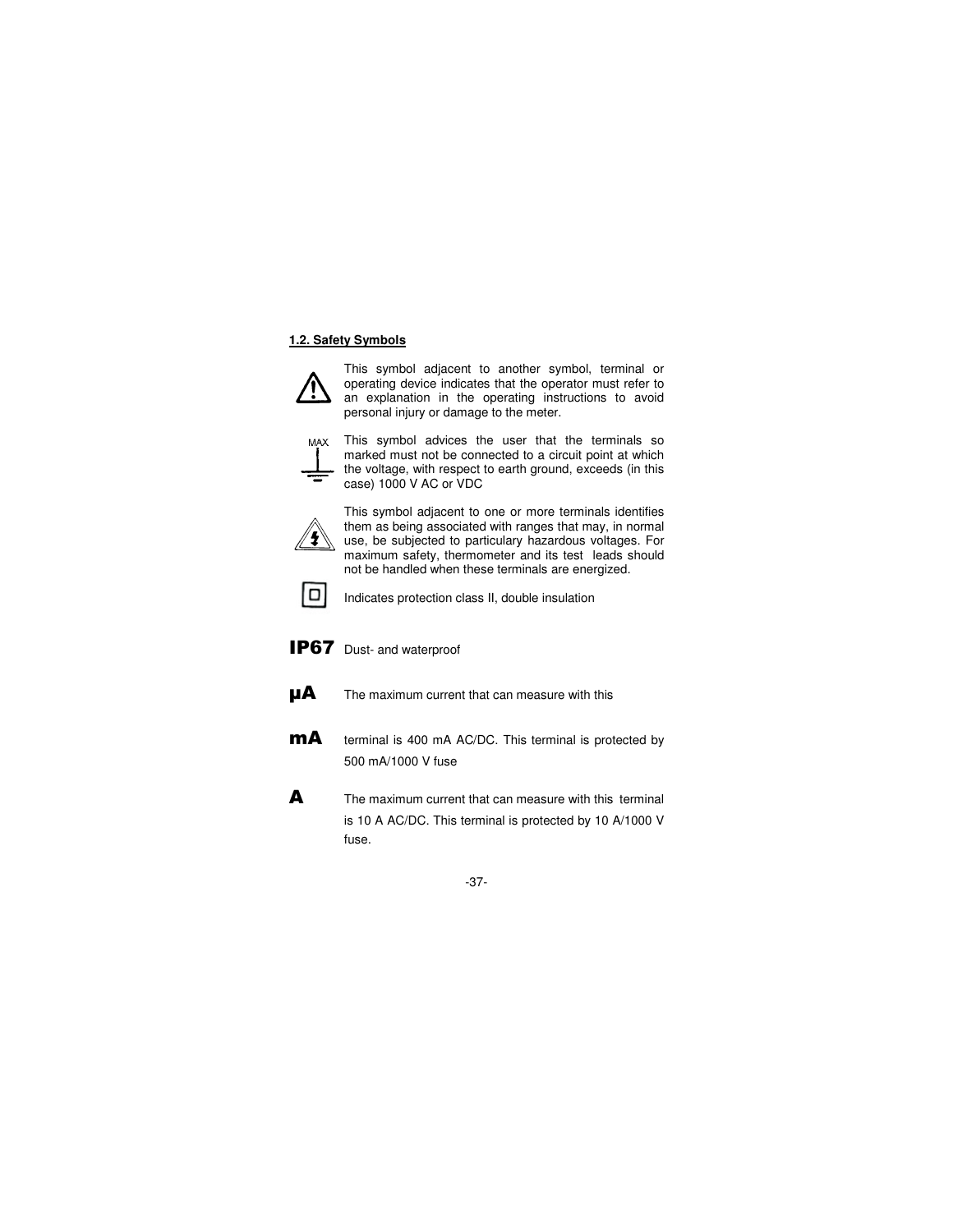#### **CAUTION! Note on using the supplied safety test leads according the IEC / EN 61010-031:2008:**

Measurements in the field of overvoltage category CAT I or CAT II can be performed with test leads without sleeves with a maximum of up to 18mm long, touchable metallic probe, whereas for measurements in the field of overvoltage category CAT III or CAT IV test leads with put on sleeves, printed with CAT III and CAT IV must be used, and therefore the touchable and conductive part of the probes have only max. 4mm of length.

# **CAUTION !**

This CAUTION symbol indicates a potentially hazardous situation, which if not avoided, may result in minor or moderate injury, or damage to the product or other property.

# **2. Technical Data**

#### **2.1. Specifications**

Display P 3355

 26 mm , 3 ¾ digit, 4000 counts with automatic polarity indication and backlight

P 3360

 19 mm, 4 ¾ digit, 40000 county with automatic polarity indication, backlight and 42 segment bargraph

Overrange indicaton: "OL"

Low battery indication: Battery symbol indicates low battery condition (P 3360)

Measuring rate: 2 times / sec.

-38-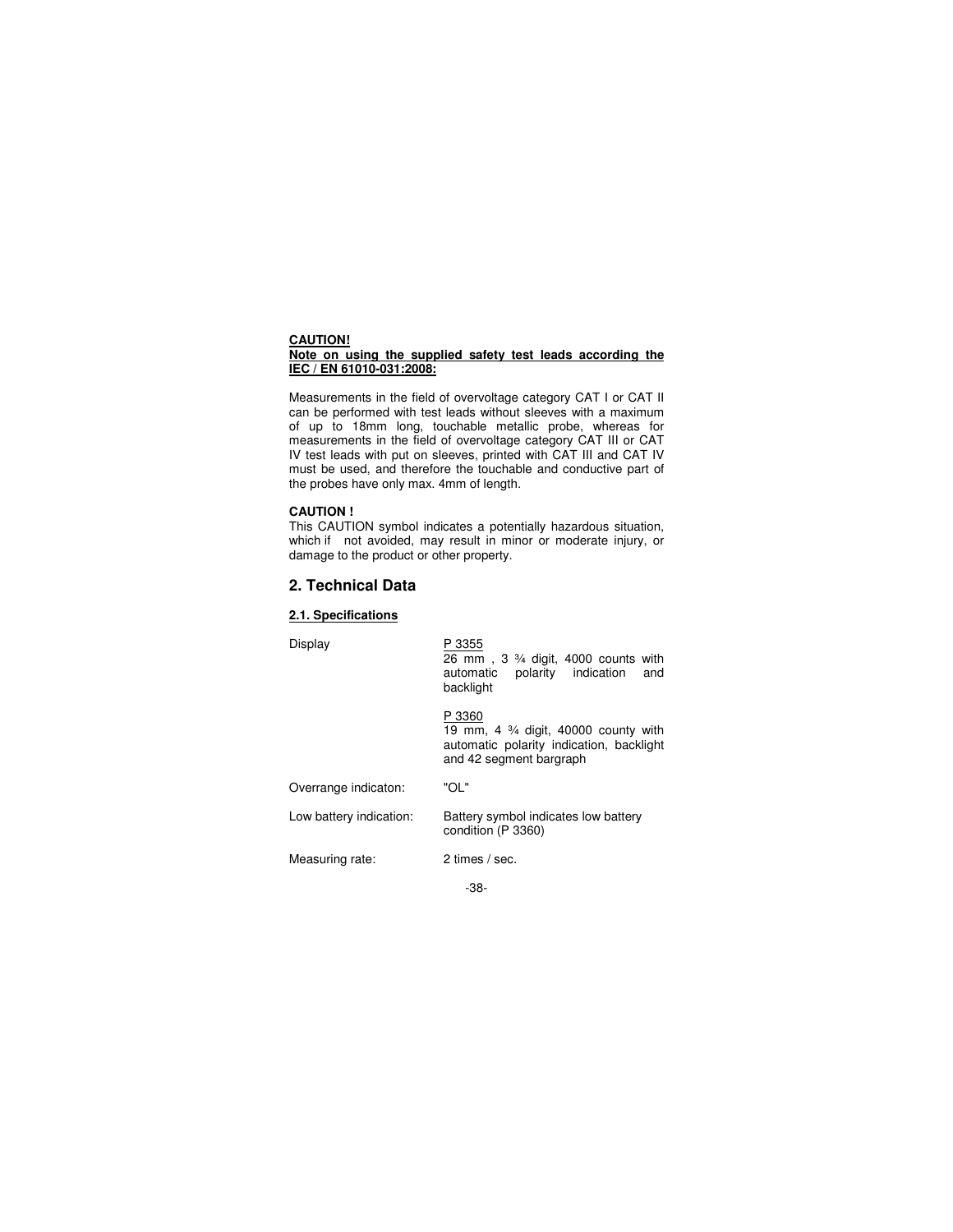| Auto power off:                      | about 15 min.                                                                                                                              |  |
|--------------------------------------|--------------------------------------------------------------------------------------------------------------------------------------------|--|
| P 3360 :                             | It is possible to turn off the APO (find on<br>page 53)                                                                                    |  |
| Overload protection:                 | on all ranges                                                                                                                              |  |
| measuring functions:                 | True RMS measurement (only P 3360)<br>Auto- or manual range selection<br>Data Hold<br>Relative zero<br>Min/Max and Peak-Hold (only P 3360) |  |
| Overload protection:                 | on all ranges                                                                                                                              |  |
| <b>Operating Temperature:</b>        | 41 °F to 104 °F (5 °C to 40 °C)                                                                                                            |  |
| Storage Temperature:                 | -4 °F to 140 °F (-20+60 °C)                                                                                                                |  |
| <b>Accuracy Temperature:</b>         | 64 °F to 82 °F (18 °C to 28 °C) to<br>maintain guaranteed accuracy                                                                         |  |
| Relative Humidity:                   | $< 80\%$ operating                                                                                                                         |  |
| Dimensions $(W \times H \times D)$ : | 85 x 185 x 55 mm                                                                                                                           |  |
| Weight:                              | approx. 400 g                                                                                                                              |  |
| Power source:                        | 9 V battery (Neda 1604)                                                                                                                    |  |
| Accessories supplied:                | Operation manual, test leads, socket<br>seals, Battery, K-type thermocouple,<br>Adaptor for thermocouple, carrying<br>case                 |  |

Auto / manual Ranging

-39-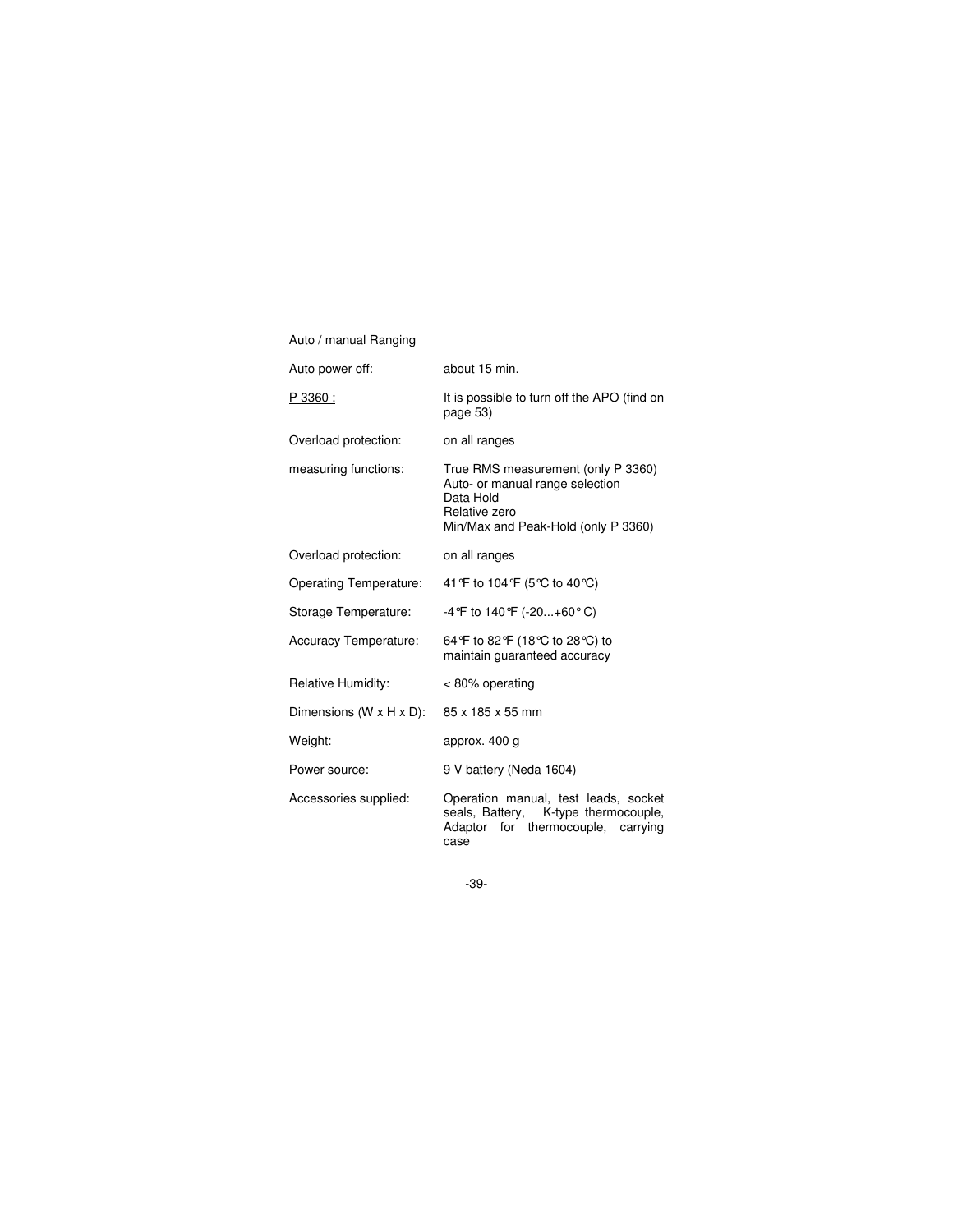# **2.2. Electrical Specifications**

# **DC Volts**

| Model  | Range     | <b>Resolution</b> | Accuracy                 |
|--------|-----------|-------------------|--------------------------|
| P 3355 | 400 mV    | 100 µV            | $\pm$ 0,5% rdg. + 2 dgt  |
|        | v         | 1 mV              |                          |
|        |           |                   | $\pm$ 1,2% r dg. + 2 dgt |
|        | 40<br>v   | $10 \text{ mV}$   |                          |
|        | 400       | 100 mV            |                          |
|        | v<br>1000 |                   | $\pm$ 1,5% rdg. + 2 dgt  |
| P 3360 | 400 mV    | 10 µV             |                          |
|        |           | 100 µV            | $\pm$ 0,06% rdg. + 2 dgt |
|        | 40        | 1 mV              |                          |
|        | 400<br>ν  | 10 mV             |                          |
|        | 1000      | 100 mV            | $\pm$ 0.1% rdg. + 5 dgt  |

Overload protection  $1000V$  AC/DC $_{\rm rms}$ 

Input Impedance:  $($ P 3355 $)$  7,8 M $\Omega$  / (P 3360 $)$  10 M $\Omega$ 

# **AC Volts**

| <b>Model</b> | Range               | <b>Resolution</b>         | Accuracy                |
|--------------|---------------------|---------------------------|-------------------------|
| P 3355       | 400 mV              | 100 µV                    | $\pm$ 1,0% rdg. + 5 dgt |
|              |                     | 1 mV                      |                         |
|              | 40                  | $10 \text{ mV}$           | $\pm$ 1,0% rdg. + 3 dgt |
|              | 400                 | 100 mV                    |                         |
|              | 1000                | v                         |                         |
| P 3360       | 400 mV              | 100<br>uV                 | $\pm$ 1,0% rdg. + 5 dgt |
|              | v                   | 1 mV                      |                         |
|              | v<br>40             | $10 \text{ mV}$           | $\pm$ 1,0% v.M. + 3 dgt |
|              | 400                 | 100 mV                    |                         |
|              | 1000                |                           |                         |
|              | Overload protection | 1000V AC/DC <sub>ms</sub> |                         |

1000Hz

Input Impedance: (P 3355) 7,8 MΩ / (P 3360) 3 MΩ AC Response: (P 3355) 50 to 400Hz / (P 3360) 50 to

-40-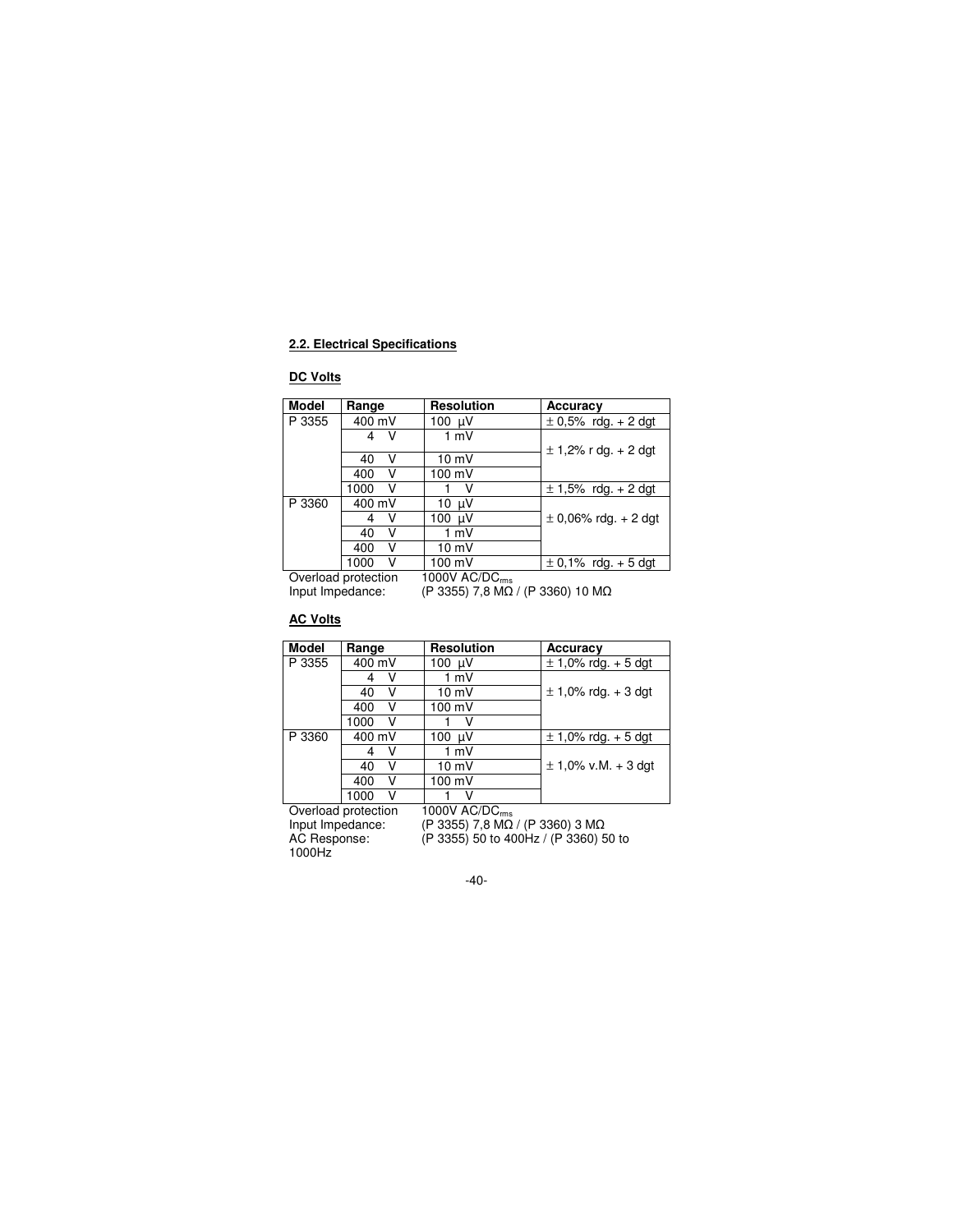# **DC Current**

| <b>Model</b> | Range                | <b>Resolution</b>            |    | Accuracy                  |
|--------------|----------------------|------------------------------|----|---------------------------|
| P 3355       | 400 $\mu$ A          | 0,1                          | μA | $\pm$ 1,0 % rdg. + 3 dgt. |
|              | 4000 µA              |                              | μA |                           |
|              | 40 mA                | 10                           | μA | $\pm$ 1,5% rdg. + 3 dgt.  |
|              | 400 mA               | 100                          | μA |                           |
|              | A<br>10              | 10                           | mA | $\pm$ 2,5% rdg. + 5 dgt.  |
| P 3360       | $400 \mu A$          | 0,01                         | μA |                           |
|              | 4000 µA              | 0,1                          | μA |                           |
|              | 40 mA                |                              | μA | $\pm$ 1,0% rdg. + 3 dgt.  |
|              | 400 mA               | 10                           | μA |                           |
|              | А<br>10              |                              | mA |                           |
|              | Overload protection: | 0.5A / 1000V and 10A / 1000V |    |                           |
| Max. Input:  |                      | 400mA DC on mA – ranges and  |    |                           |
|              |                      | 10A on $A$ – range           |    |                           |

# **AC current**

| <b>Model</b> | Range                | <b>Resolution</b>          | Accuracy                     |  |
|--------------|----------------------|----------------------------|------------------------------|--|
| P 3355       | 400 $\mu$ A          | $0.1 \mu A$                | $\pm$ 1,5 % rdg. + 5 dgt.    |  |
|              | 4000 µA              | μA                         |                              |  |
|              | 40 mA                | 10<br>μA                   | $\pm$ 1,8% rdg. + 5 dgt.     |  |
|              | 400 mA               | 100<br>μA                  |                              |  |
|              | 10<br>A              | 10<br>mA                   | $\pm$ 3,0% rdg. + 7 dgt.     |  |
| P 3360       | 400 µA               | 0,1<br>μA                  |                              |  |
|              | 4000 µA              | μA                         |                              |  |
|              | 40 mA                | 10<br>μA                   | $\pm$ 1.5% rdg. + 3 dgt.     |  |
|              | 400 mA               | 100<br>μA                  |                              |  |
|              | 10<br>А              | 10<br>mA                   |                              |  |
|              | Overload protection: |                            | 0.5A / 1000V and 10A / 1000V |  |
| Max. input:  |                      | 400mA DC on mA - Range and |                              |  |
|              |                      | 10A on $A - Range$         |                              |  |
| AC Response: |                      | (P 3355) 50 to 400Hz /     |                              |  |
|              |                      |                            | (P 3360) 50 to 1000Hz        |  |
|              |                      |                            |                              |  |

-41-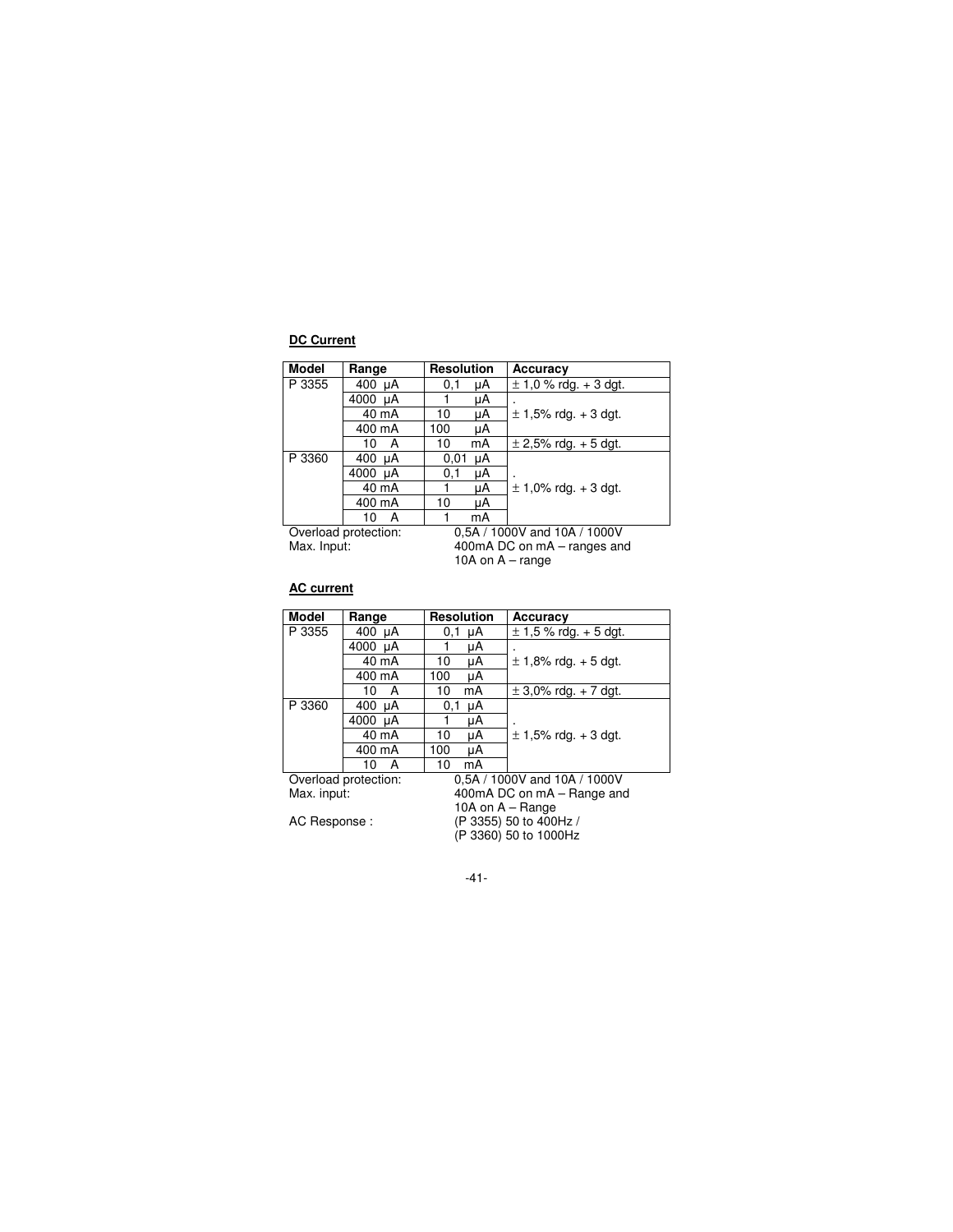# **Resistance**

| <b>Model</b> | Range                | <b>Resolution</b>          | Accuracy                  |
|--------------|----------------------|----------------------------|---------------------------|
| P 3355       | 400<br>Ω             | 100 $m\Omega$              | $\pm$ 1,2% rdg. + 4 dgt.  |
|              | 4 k $\Omega$         | Ω                          | $\pm$ 1.0% rdg. + 2 dgt.  |
|              | 40 k $\Omega$        | 10<br>Ω                    |                           |
|              | 400 $k\Omega$        | 100<br>$\Omega$            | $\pm$ 1,2% rdg. + 2 dgt   |
|              | 4 M $\Omega$         | 1 k $\Omega$               |                           |
|              | $40 \text{ M}\Omega$ | 10 k $\Omega$              | $\pm$ 2,0% rdg. + 3 dgt.  |
| P 3360       | 400<br>$\Omega$      | 10 m $\Omega$              | $\pm$ 0.3% rdg. + 9 dgt.  |
|              | 4 k $\Omega$         | 100 $m\Omega$              |                           |
|              | 40 $k\Omega$         | Ω                          | $\pm$ 0,3% rdg. + 4 dgt.  |
|              | 400 k $\Omega$       | 10<br>Ω                    |                           |
|              | $4 M\Omega$          | 100<br>Ω                   |                           |
|              | $40 M\Omega$         | 1 k $\Omega$               | $\pm$ 2,0% rdg. + 10 dgt. |
|              | Overload protection: | 600 V DC/AC <sub>rms</sub> |                           |

# **Capacitance**

| <b>Model</b>                                       | Range   | <b>Resolution</b> | Accuracy                 |
|----------------------------------------------------|---------|-------------------|--------------------------|
| P 3355                                             | 4 nF    | 1 pF              | $\pm$ 5,0% rdg. + 20 dgt |
|                                                    | 40 nF   | 10pF              | $\pm$ 5,0% rdg. + 7 dgt  |
|                                                    | 400 nF  | 100 pF            |                          |
|                                                    | 4 µF    | 1 nF              | $\pm$ 3.0% rdg. + 5 dgt  |
|                                                    | 40 µF   | 10nF              |                          |
|                                                    | 100 µF  | 100 nF            | $\pm$ 5,0% rdg. + 5 dgt  |
| P 3360                                             | 40 nF   | 1 pF              | $\pm$ 3,5% rdg. + 40 dgt |
|                                                    | 400 nF  | 10pF              |                          |
|                                                    | 4 µF    | 100 pF            |                          |
|                                                    | 40 µF   | 1 $nF$            | $\pm$ 3,5% rdg. + 10 dgt |
|                                                    | 400 µF  | 10 nF             |                          |
|                                                    | 4000 µF | 100 nF            | $\pm$ 5,0% rdg. + 10 dgt |
|                                                    | 40 mF   | 1 µF              |                          |
| 600 V DC/AC <sub>rms</sub><br>Overload protection: |         |                   |                          |

-42-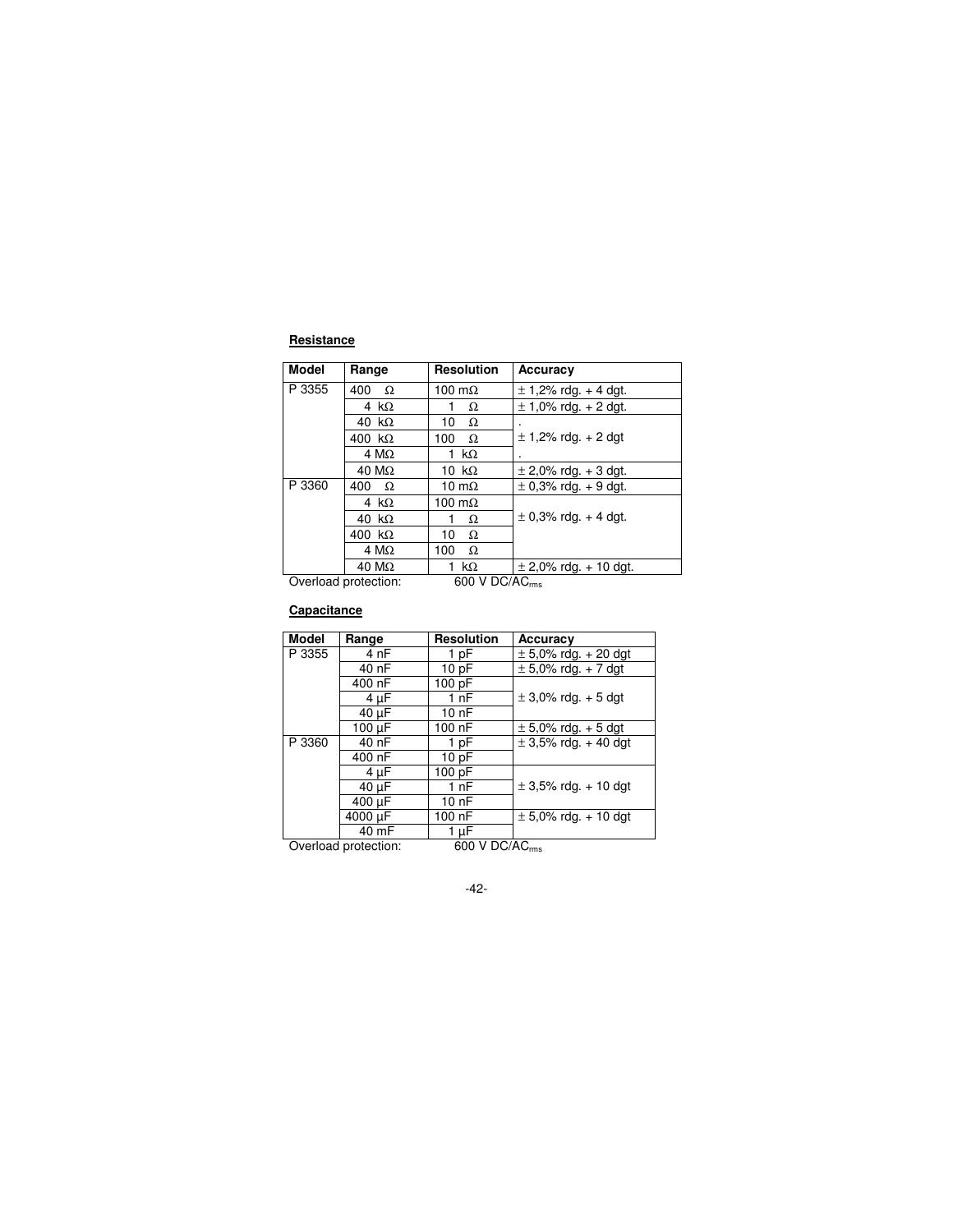# **Frequency**

| <b>Model</b> | Range                | <b>Resolution</b>            | Accuracy                    |
|--------------|----------------------|------------------------------|-----------------------------|
| P 3355       | Hz<br>10             | 1 mHz                        | $\pm$ 1,5% rdg. +5 dgt      |
|              | Hz<br>100            | 10 mHz                       |                             |
|              | Hz<br>1000           | $100$ mHz                    |                             |
|              | $10$ kHz             | Hz                           | $\pm$ 1,2% rdg.+3 dgt       |
|              | 100 kHz              | Hz<br>10                     |                             |
|              | 1000 kHz             | Hz<br>100                    |                             |
|              | 10 MHz               | kHz<br>1                     | $\pm$ 1,5% rdg.+4dgt        |
| P 3360       | Hz<br>40             | 1 mHz                        |                             |
|              | Hz<br>400            | $10 \text{ mHz}$             |                             |
|              | 4 kHz                | $100$ mHz                    |                             |
|              | 40 kHz               | Hz<br>1                      | $\pm$ 0,1% rdg. +1 dgt      |
|              | 400 kHz              | 10<br>Hz                     |                             |
|              | 4 MHz                | Hz<br>100                    |                             |
|              | 40 MHz               | kHz<br>1                     |                             |
|              | 100 MHz              | 10 kHz                       | not specified               |
|              | Overload protection: | 600 V DC/AC <sub>rms</sub>   |                             |
| Sensitivity: |                      | <0.5V RMS at ≤1MHz /         |                             |
|              |                      | >3V RMS at >1MHz (P 3355)    |                             |
| Sensitivity: |                      | <0.8V RMS at $\leq$ 100kHz / |                             |
|              |                      |                              | >5V RMS at >100kHz (P 3360) |

-43-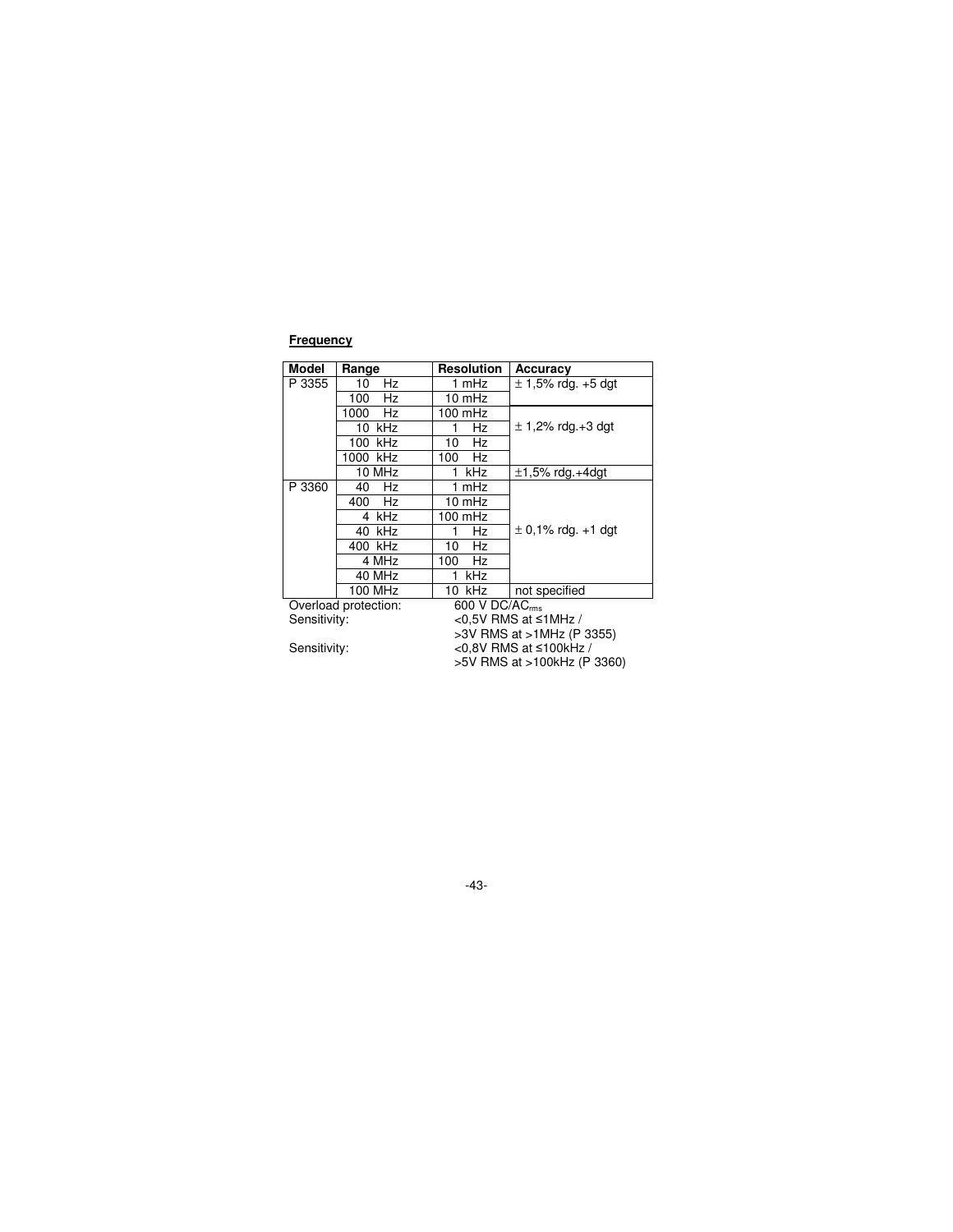# **Duty cycle**

| <b>Model</b> | Range                                      | <b>Resolution</b>                | Accuracy                     |  |
|--------------|--------------------------------------------|----------------------------------|------------------------------|--|
| P 3355       | $0.199.9\%$ 0.1%                           |                                  | $\pm$ 1,2% rdg. +2 dgt.      |  |
|              |                                            | Pulse width: $>100$ us, < 100 ms |                              |  |
|              | Frequency: 5Hz-150kHz                      |                                  |                              |  |
|              | Sensitivity: $<$ 0,5 $V_{rms}$             |                                  |                              |  |
| P 3360       | 0.199.9%                                   | 0,01%                            | $+/- 1,2\%$ rdg. $+2$ dgt.   |  |
|              | 4-20mA%                                    | 0.01%                            | $+/-50$ dat.                 |  |
|              | $-25125%$                                  |                                  | 0 mA = $-25\%$ ; 4 mA = 0 %; |  |
|              |                                            | 20 mA = $100$ %, 24 mA = $125$ % |                              |  |
|              | Pulse width: $>100 \mu s < 100 \text{ ms}$ |                                  |                              |  |
|              | Frequency: 5Hz-150kHz                      |                                  |                              |  |
|              | Sensitivity: $<$ 0,5 $V_{rms}$             |                                  |                              |  |

Overload protection:  $600 \text{ V DC/AC}_{\text{rms}}$ 

# **Temperature**

| <b>Model</b> | Range         | Resolution | Accuracy                  |
|--------------|---------------|------------|---------------------------|
| P 3355       | $-20+760$ °C  | 1 °C       | $\pm$ 3,0% rdg. + 3,0 °C  |
|              | $-4+1400$ °F  | 1 ºF       | $\pm$ 3,0% rdg. + 3,0 °F. |
| P 3360       | $-50+1000$ °C | 1 °C       | $± 1,0\%$ rdg. + 2,5 °C   |
|              | $-58+1832$ °F | 1 ºF       | $\pm$ 1,0% rdg. + 4,5 °F  |

Overload protection:<br>Temperature Accuracy :

600 V DC/AC<sub>ms</sub><br>Probe accuracy not included.

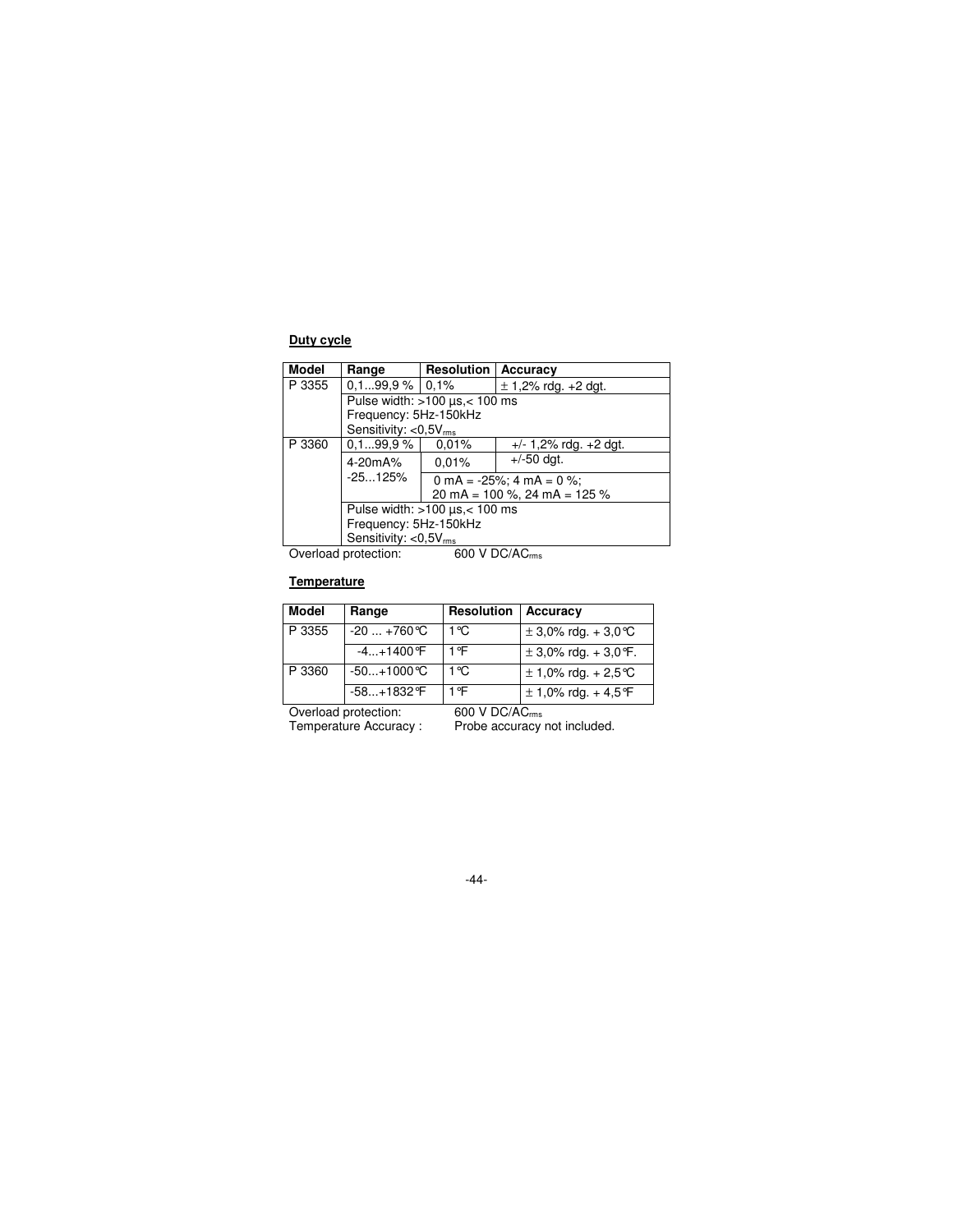# **Continuity**

| <b>Model</b>         | <b>Audible Threshold</b>             | <b>Test current</b> |
|----------------------|--------------------------------------|---------------------|
| P 3355               | $<$ 150 $\Omega$                     | < 0.3<br>mA         |
| P 3360               | $< 35 \Omega$                        | $< 0.35 \text{ mA}$ |
| Overload protection: | $600 \text{ V}$ DC/AC <sub>rms</sub> |                     |

# **Diode Test**

| <b>Model</b>         | <b>Test current</b>        | Open circuit<br>voltage |
|----------------------|----------------------------|-------------------------|
| P 3355               | $0.3 \text{ mA}$           | 1.5 V                   |
| P 3360               | 0.9 <sub>m</sub> A         | 2.8V                    |
| Overload protection: | 600 V DC/AC <sub>rms</sub> |                         |

-45-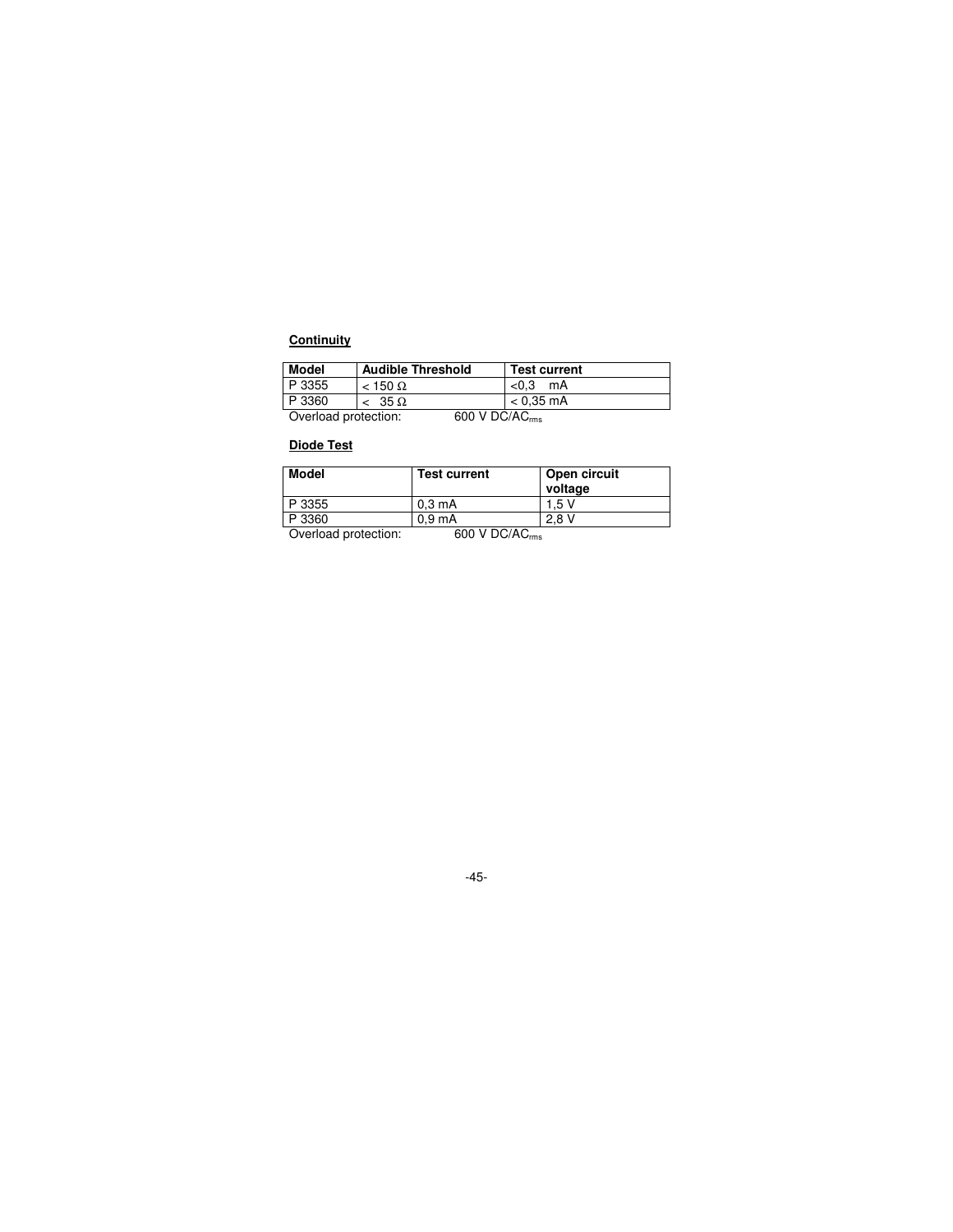# **3. Controls and Jacks**



- 10. µA/mA (positive) input jack
- 11. Positive input jack for voltage, Hz, Duty cycle, Ohms, Diode, Continuity, Capacitance, and temperature measurements
- 12. COM (negative) input jack

-46-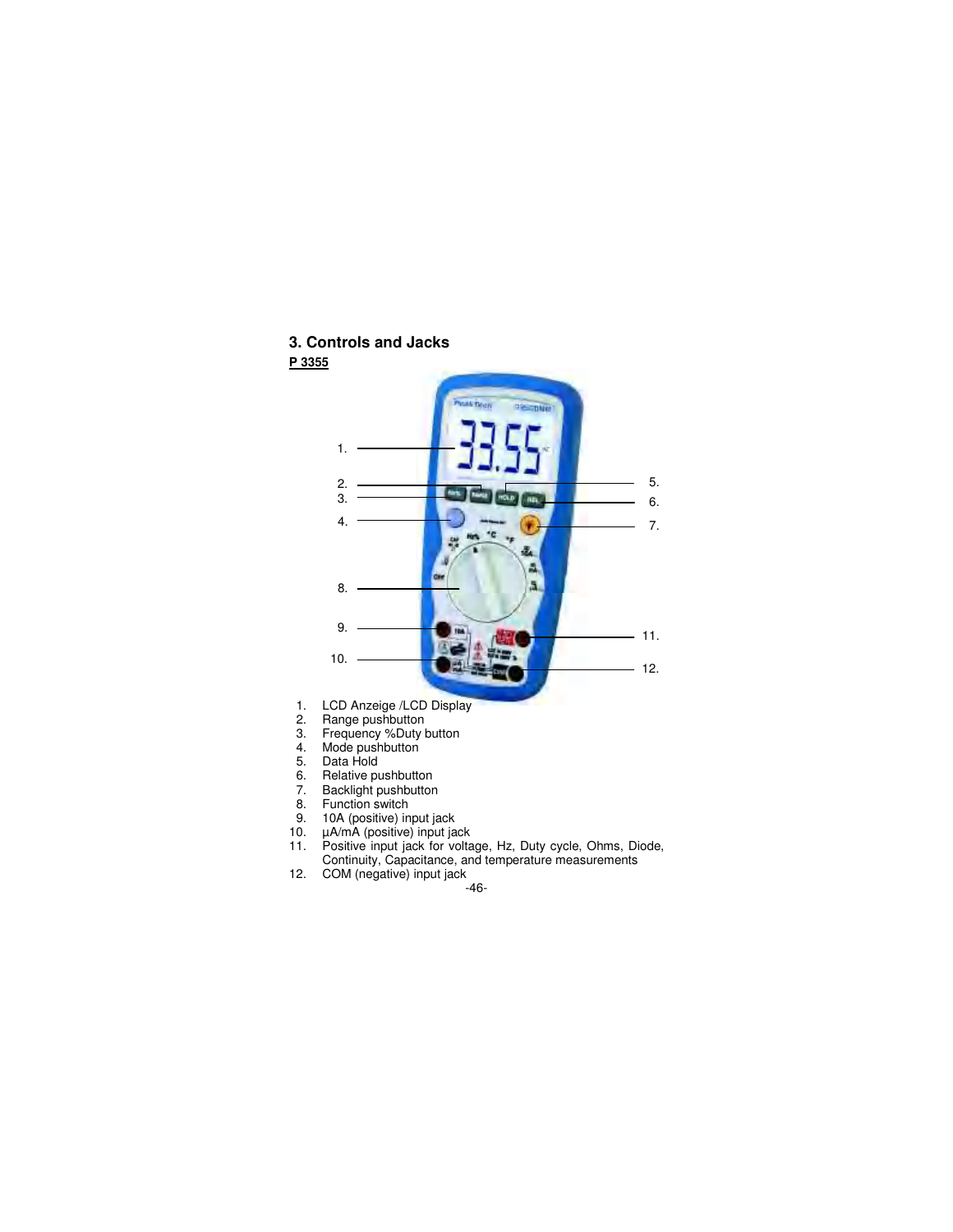

- 5. Function switch
- 6. µA/mA/10 A (positive) input jack
- 7. COM (negative) input jack
- 8. Positive input jack for voltage, Hz, Duty cycle, Ohms, Diode,
- Continuity, Capacitance, and temperature measurements
- 9. Data Hold and Backlight pushbutton
- 10. PEAK button
- 11. MIN / MAX button
- -47-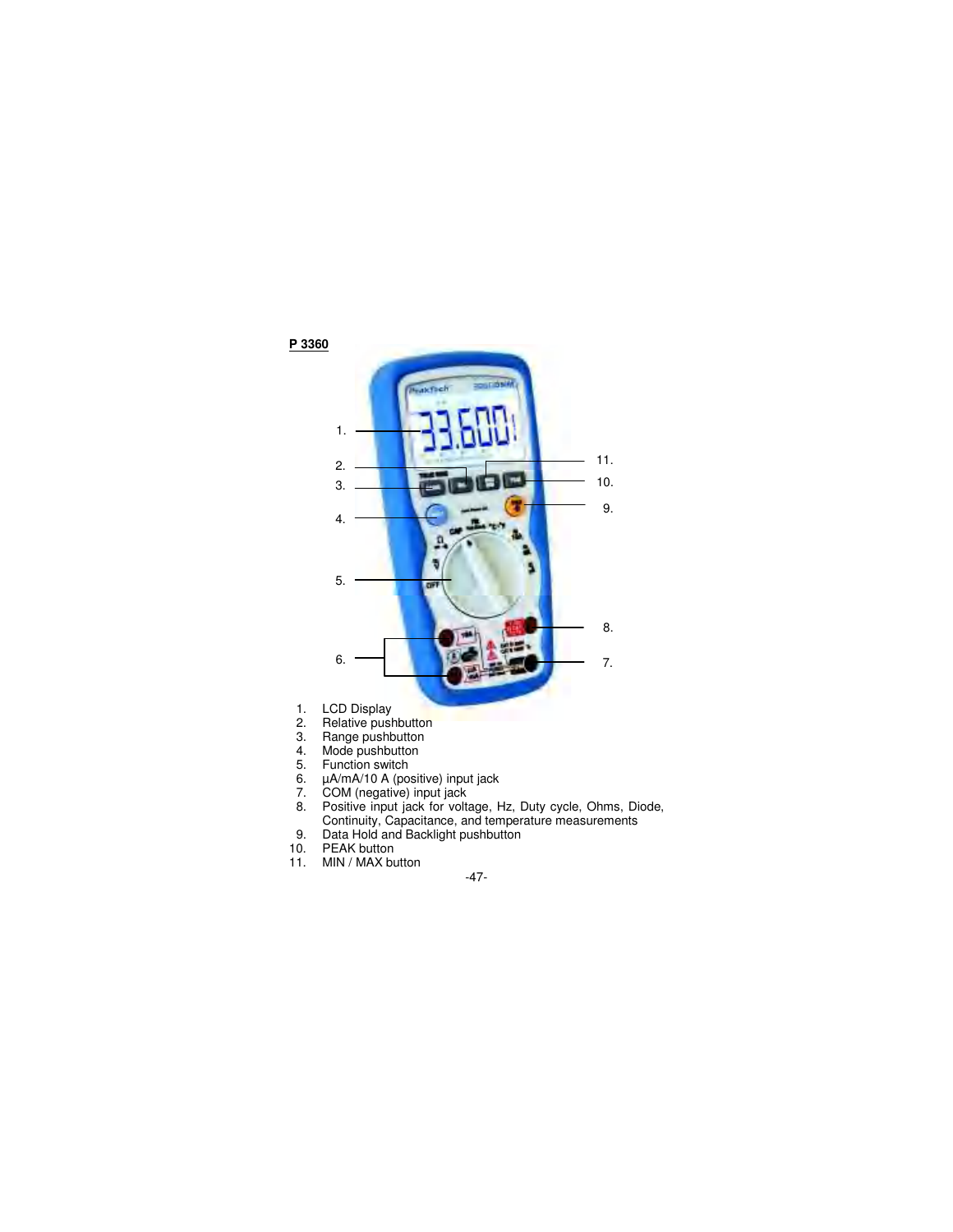## **3.1. Symbols in the LCD Display**

- •))) Continuity<br>->|- Diode test
- ->|- Diode test<br>BAT Battery sta
- $BAT$  Battery status<br>n nano (10<sup>-9</sup>) n **nano** (10<sup>-9</sup>)
	- micro  $(10^{-6})$
- $^{\mu}_{\rm m}$
- m milli  $(10^{-3})$ <br>A current
- k kilo  $(10^3)$
- A current<br>
k kilo (10<sup>5</sup><br>
F capacita  $F$  capacitance (Farads)<br>M mega (10<sup>6</sup>)
- M mega  $(10^6)$
- 
- $\Omega$  Resistance<br>
Hz Frequency
- Hz Frequency<br>% Duty cycle
- % Duty cycle<br>AC Alternating
- AC Alternating current<br>DC Direct current
- DC Direct current<br>  ${}^{\circ}\text{F}$  Temperature is
- °F Temperature in Fahrenheit<br>°C Temperature in Centigrade °C Temperature in Centigrade<br>MAX Maximum
- 
- MAX Maximum<br>MIN Minimum
- MIN Minimum<br>PEAK Peak hold
- PEAK Peak hold
- V voltage<br>REL Relative
- REL Relative<br>AUTO Autorang
- AUTO Autoranging<br>HOLD Display hold Display hold

# **4. Operating instructions**

#### **Warning!**

Risk of electrocution. High-voltage circuits, both AC and DC are very dangerous and should be measured with great care.

AUTO MAX MIN HOLD REL + +

 $_{\rm DC}$ AC

 $\blacksquare$ 

û

CF<br>unF

mVA

 $Mk\Omega$ 

 $Hz$ % **RPM** 

1. Always push the power pushbutton to the OFF position when the meter is not in use. This meter has Auto OFF that automatically shuts the meter OFF if 15 minutes elapse between uses.

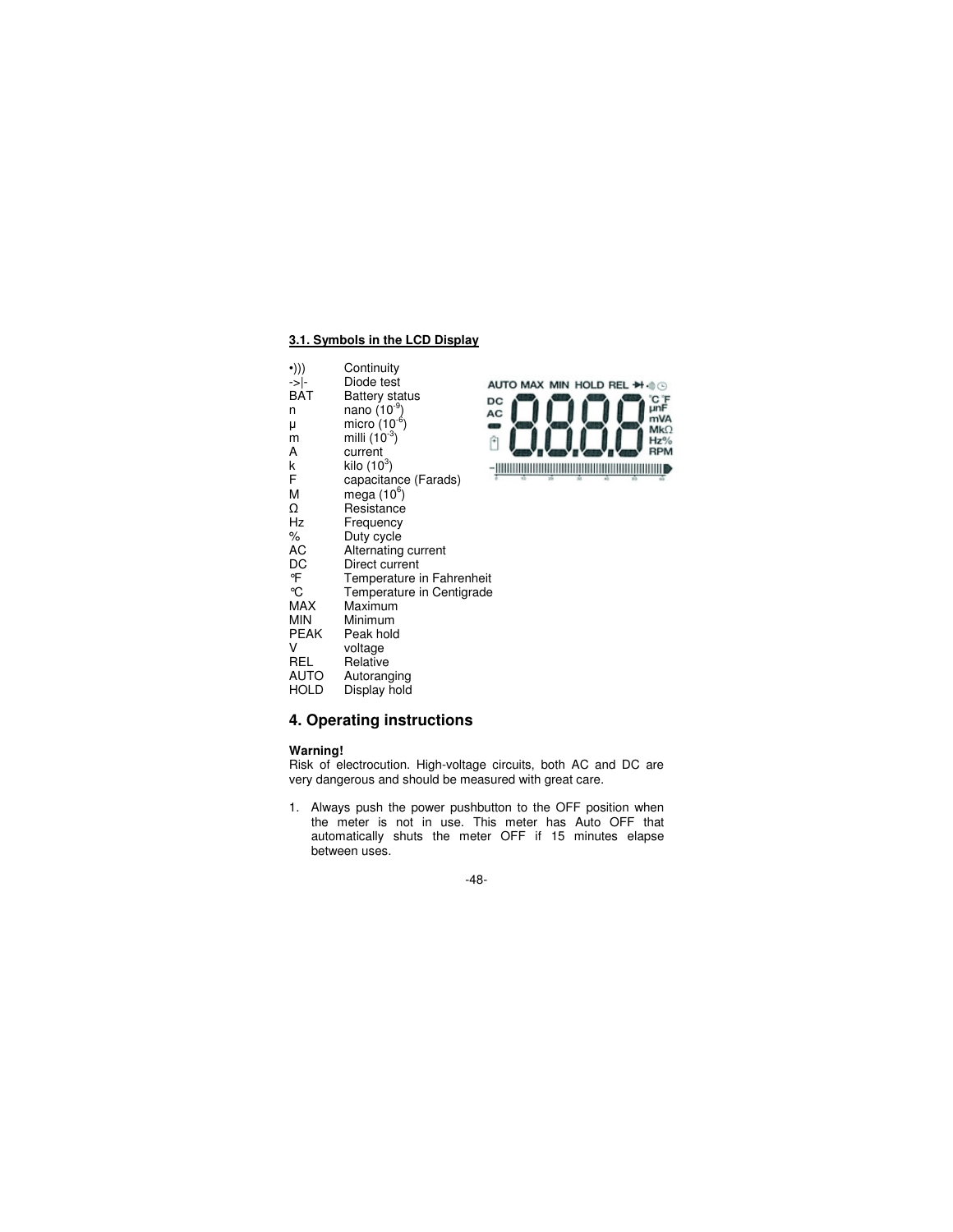2. If "OL" appears in the display during a measurement, that value you are measuring exceeds the range you have selected. Change to higher range.

#### **Note:**

On some low AC and DC voltage ranges, with the test leads not connected to a device, the display may show a random, changing reading. This is normal and is caused by the high-input sensitivity. The reading will stabilize and give a proper measurement when connected to a circuit.

3. Press the "POWER" pushbutton to turn the meter on and off.

### **4.1. Autoranging / manual range selection**

When the meter is first turned on, it automatically goes into Auto-Ranging. This automatically selects the best range for the measurements being made and is generally the best mode for most measurements. For measurement situations requiring that the range be manually held, perform the following:

- 1. Press the "RANGE" button. The "AUTO" indicator will extinguish and the currently selected range will be held.
- 2. Press the "RANGE" button to step through the available ranges until you select the range you want.
- 3. Press and hold the "RANGE" button for 2 seconds to exit the manual ranging mode and return to "AUTO" mode.

## **4.2. Backlight**

The backlight function is used to illuminate the display when the meter is used at night or in dimly lighted area.

1. Press the "HOLD" button (P 3355) or the backlight button (P 3360) for more than 2 seconds, the "HOLD" indicator will appear and backlight will be activated.

#### -49-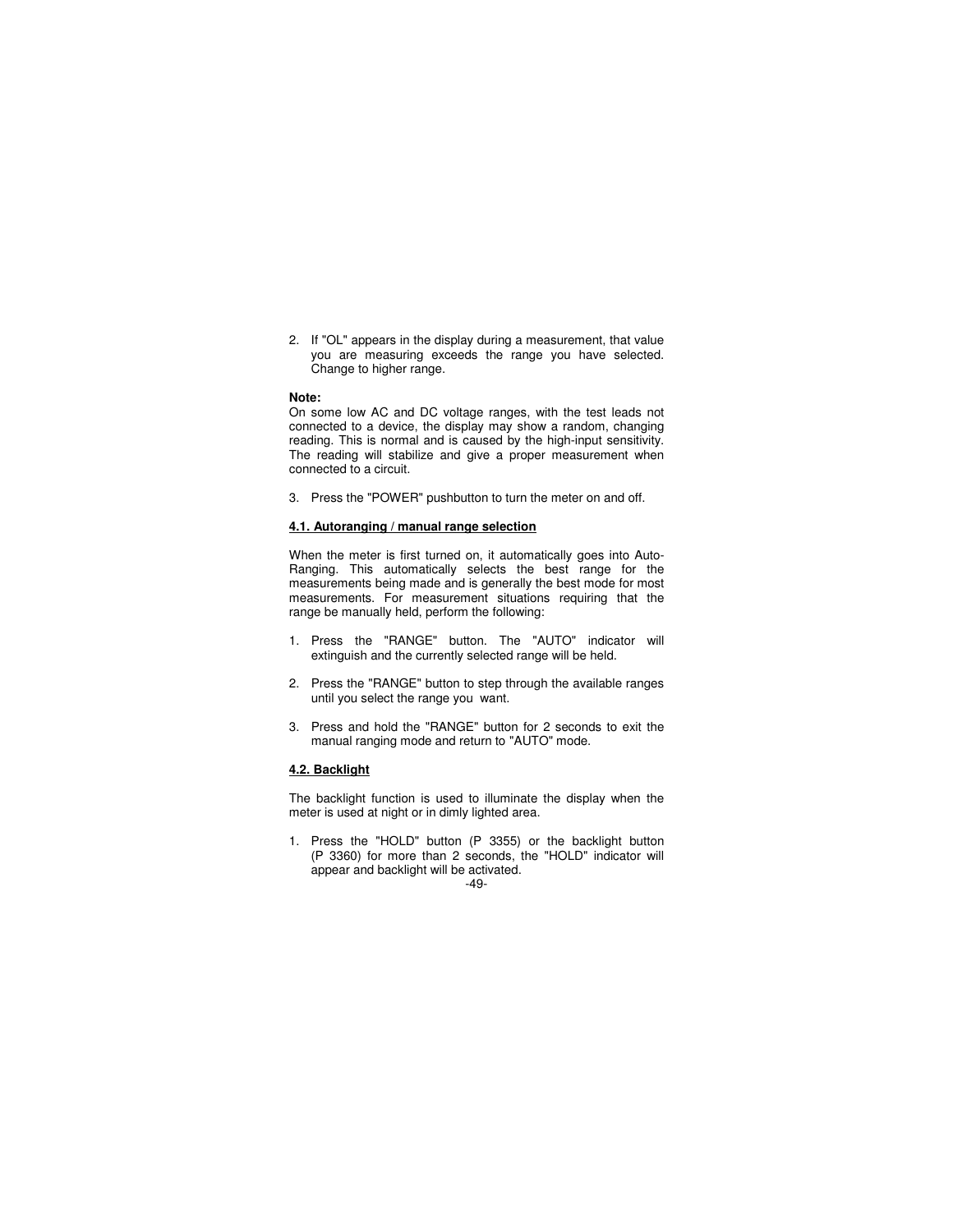**Note (P 3360):** 

The backlight automatically turns off after 30 seconds.

- 2. Press the "HOLD" button momentarily to remove the "HOLD" function. (P 3360).
- 3. Press the "HOLD" button (P 3355) or the backlight button (P 3355) for more than 2 seconds to remove the backlight function.
- 4. Press the "HOLD" button momentarily to remove the "HOLD" function. (P 3360)

## **4.3 Auto Power Off**

The auto power off function will turn the meter off after 15 minutes operation time. To disable this function (only P 3360) press and hold the MODE button and then power on the meter. The display shows " APO d ". To activate the APO function the meter must be power off. Then power on the meter.

# **5. Measuring**

# **5.1. Relative**

The relative measurement feature allows you to make measurements relative to a stored reference value. A reference voltage, current, etc. can be stored and measurements made in comparison to that value. The displayed value is the difference between the reference and the measured value.

- 1. Perform any measurement as described in the operating instructions.
- 2. Press the "REL" button to store the reading in the display and the "REL" indicator will appear on the display.
- 3. The display will now indicate the difference between the stored value and the measured value.

# -50-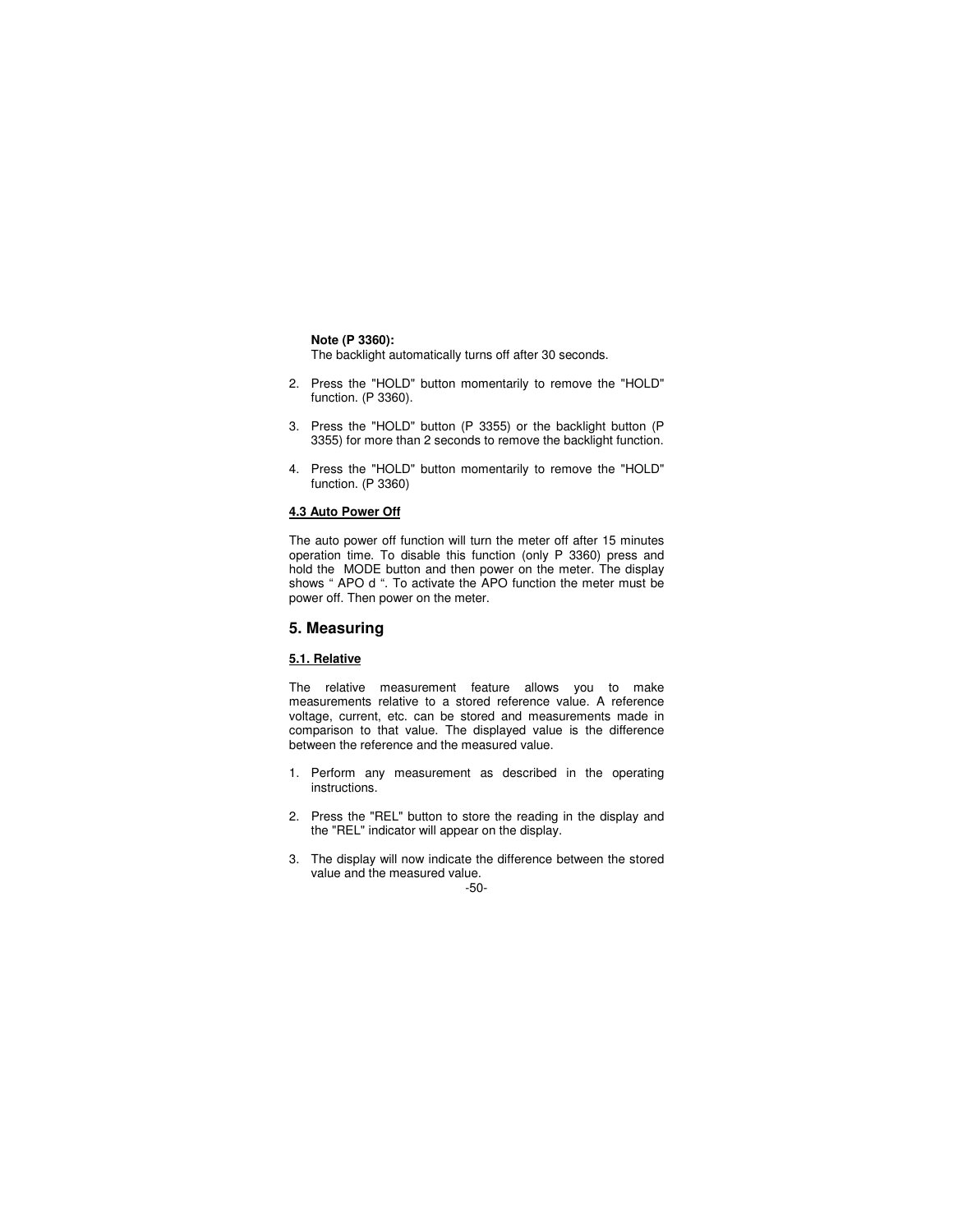## **5.2. Data Hold**

The data hold function allows the meter to "freeze" a measurement for later reference.

- 1. Press the "HOLD" button to freeze the display, the "HOLD" indicator will appear in the display.
- 2. Press the "HOLD" button to return to normal operation.

## **5.3. DC Voltage measurements**

#### **Caution:**

Do not measure DC voltages if a motor on the circuit is being switched ON or OFF. Large voltage surges may occur during the ON or OFF operations that can damage the meter.

- 1. Set the function switch to the "V" position.
- 2. If "AC" appears in the display, press the "MODE" pushbutton until "DC" appears in the display.
- 3. Insert the black test lead banana plug into the negative COM jack and the red test lead banana plug into the positive V jack.
- 4. Touch the test probe tips to the circuit under test. Be sure to observe the correct polarity (red lead to positive, black lead to negative).
- 5. Read the voltage in the display. The display will indicate the proper decimal point and value. If the polarity is reserved, the display will show (-) minus before the value.

-51-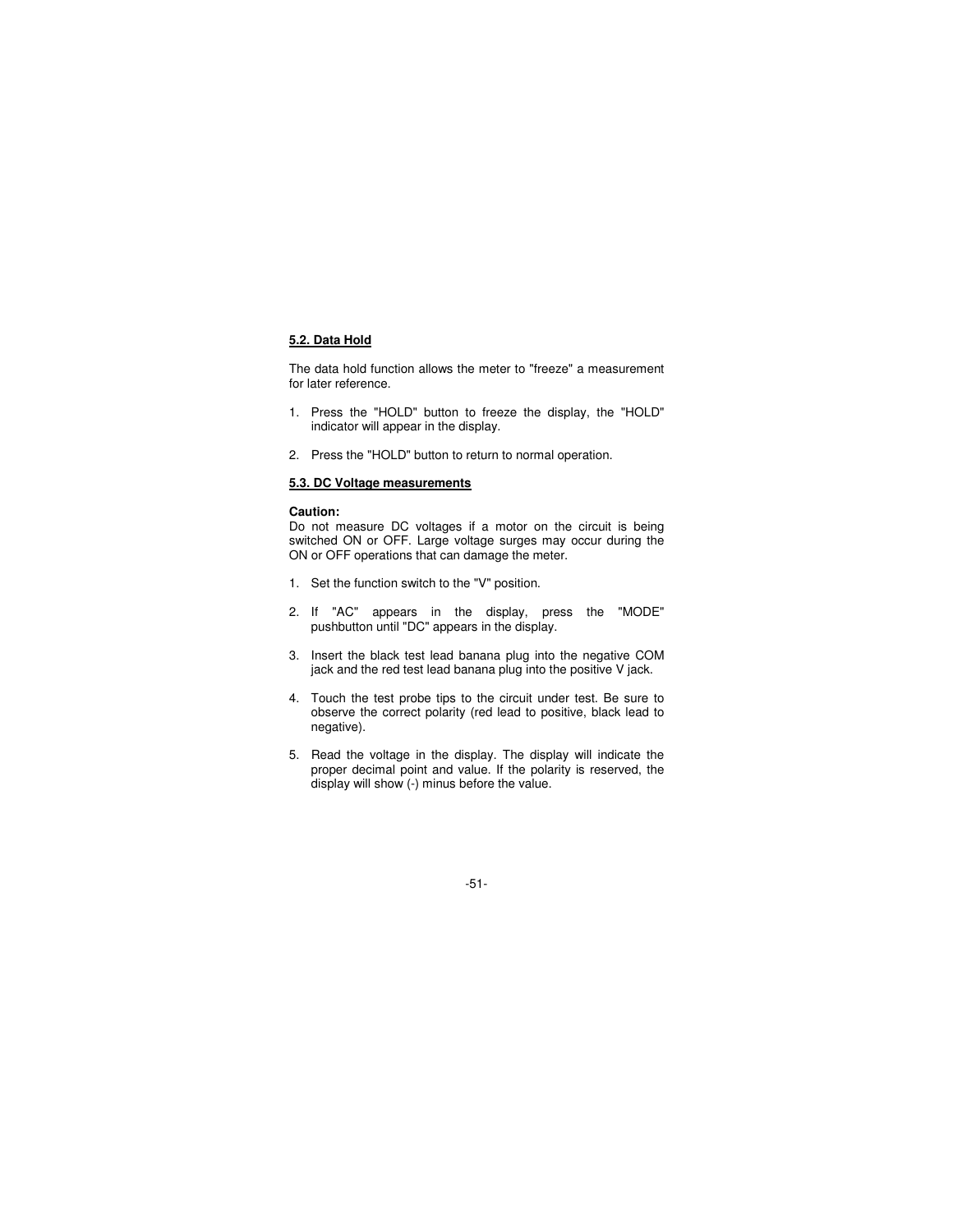#### **5.4. AC voltage measurements**

#### **Warning:**

Risk of Electrocution. The probe tips may not be long enough to contact the live parts inside some 230 V outlets for appliances because the contacts are recessed deep in the outlets. As a result, the reading may show 0 volts when the outlet actually has voltage on it. Make sure the probe tips are contacting the metal contacts inside the outlet before assuming that no voltage is present.

#### **Caution:**

Do not measure AC voltages if a motor on the circuit is being switched ON or OFF. Large voltage surges may occur during the ON or OFF operations that can damage the meter.

- 1. Set the function switch to the "V" position.
- 2. Press the "MODE" button until "AC" appears in the display.
- 3. Insert the black test lead banana plug into the negative COM jack and the red test lead banana plug into the positive V jack.
- 4. Touch the test probe tips to the circuit under test.
- 5. Read the voltage in the display. The display will indicate the proper decimal point, value and symbol.

## **5.5. DC current measurement**

- 1. Insert the black test lead banana plug into the negative COM jack.
- 2. For current measurements up to 4000 µA DC, set the function switch to the "µA" position and insert the red test lead banana plug into the mA-µA jack.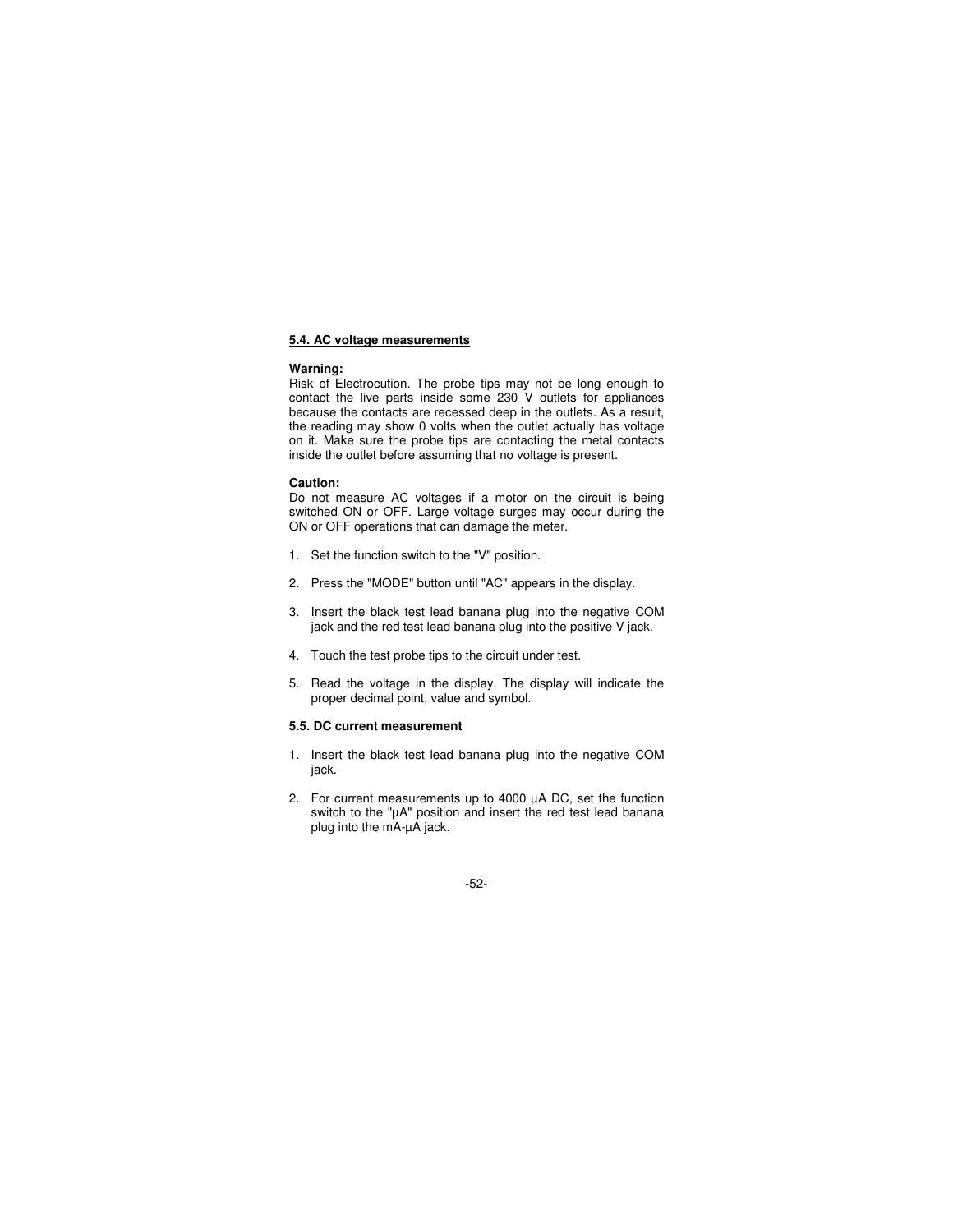- 3. For current measurements up to 400 mA DC, set the function switch to the "mA" position and insert the red test lead banana plug into the mA-µA jack.
- 4. For current measurements up to 10 A DC, set the function switch to the 10 A position and insert the red test lead banana plug into the 10 A jack.
- 5. Press the "MODE" button until "DC" appears in the display.
- 6. Remove power from the circuit under test and open the circuit at the point where you wish to measure current.
- 7. Touch the black test probe tip to the negative side of the circuit and touch the red test probe tip to the positive side of the circuit.
- 8. Apply power to the circuit.
- 9. Read the current in the display. The display will indicate the proper decimal point, value and symbol.

#### **5.6. AC current measurements**

#### **Warning:**

To avoid electric shock do not measure AC current on any circuit whose voltage exceeds 250 V AC.

- 1. Insert the black test lead banana plug into the negative COM jack.
- 2. For current measurements up to 4000 µA AC, set the function switch to the "µA" position and insert the red test lead banana plug into the mA-µA jack.
- 3. For current measurements up to 400 mA DC, set the function switch to the "mA" position and insert the red test lead banana plug into the mA-µA jack.

## -53-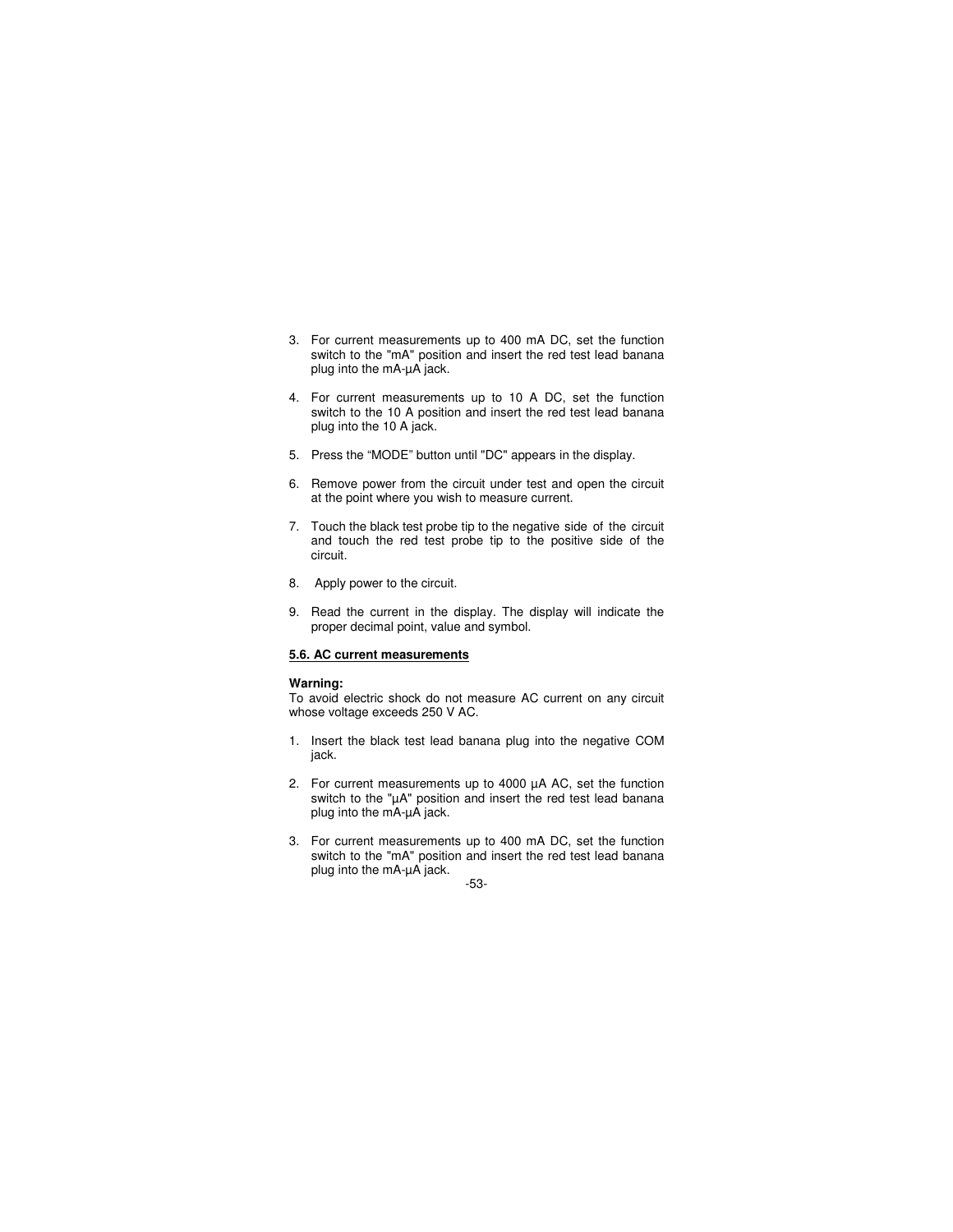- 4. For current measurements up to 10 A DC, set the function switch to the 10 A position and insert the red test lead banana plug into the 10 A jack.
- 5. Press the "MODE" button until "AC" appears in the display.
- 6. Remove power from the circuit under test and open the circuit at the point where you wish to measure current.
- 7. Touch the black test probe tip to the negative side of the circuit and touch the red test probe tip to the positive side of the circuit.
- 8. Apply power to the circuit.
- 9. Read the current in the display. The display will indicate the proper decimal point, value and symbol.

## **5.7. Resistance measurements**

#### **Warning:**

To avoid electric shock, disconnect power to the unit under test and discharge all capacitors before taking any resistance measurements. Remove the batteries and unplug the line cords.

- 1. Set the function switch to the "OHM" position.
- 2. Insert the black test lead banana jack into the negative COM jack and the red test lead banana plug into the positive  $\Omega$  jack.
- 3. Touch the test probe tips across the circuit or part under test. It is best to disconnect one side of the part under test so the rest of the circuit will not interfere with the resistance reading.
- 4. Read the resistance in the display. The display will indicate the proper decimal point, value and symbol.

### -54-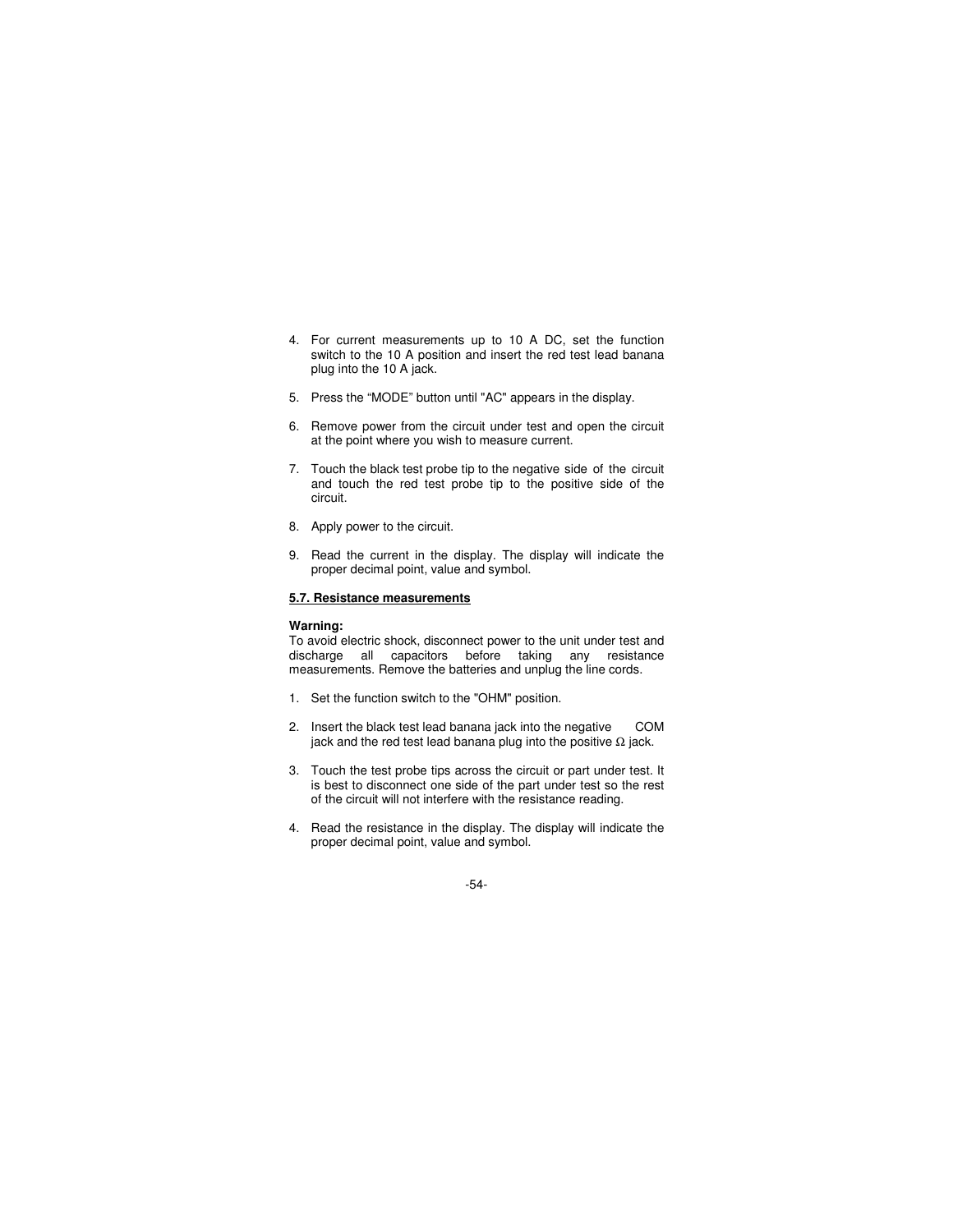When you short the test leads in the 400  $\Omega$  range, your meter display a small value (no more than 0.3  $Ω$ ). This value is due to your meter´s and test leads internal resistance. Make a note of this value and subtract it from small resistance measurements for better accuracy.

# **5.8. Continuity check**

#### **Warning:**

To avoid electric shock, never measure continuity on circuits or wires that have voltage on them.

- 1. Set the function switch to the "OHM" position.
- 2. Insert the black test lead banana jack into the negative COM jack and the red test lead banana-plug into the positive  $\Omega$  jack.
- 3. Press the "MODE" push button until the " $\blacktriangleleft$  )))" symbol appears in the display.
- 4. Touch the test probe tips to the circuit or wire you wish to check.
- 5. If the resistance is less than 150 ohms (P 3355) or 35 ohms (P 3360), the audible signal will sound. The display will also show the actual resistance.

#### **5.9. Diode test**

#### **Warning:**

To avoid electric shock, do not test any diode that has voltage on it.

- 1. Set the function switch to " $\rightarrow$  " position.
- 2. Press the "MODE" button until the  $\rightarrow$   $\rightarrow$  symbol appears in the display.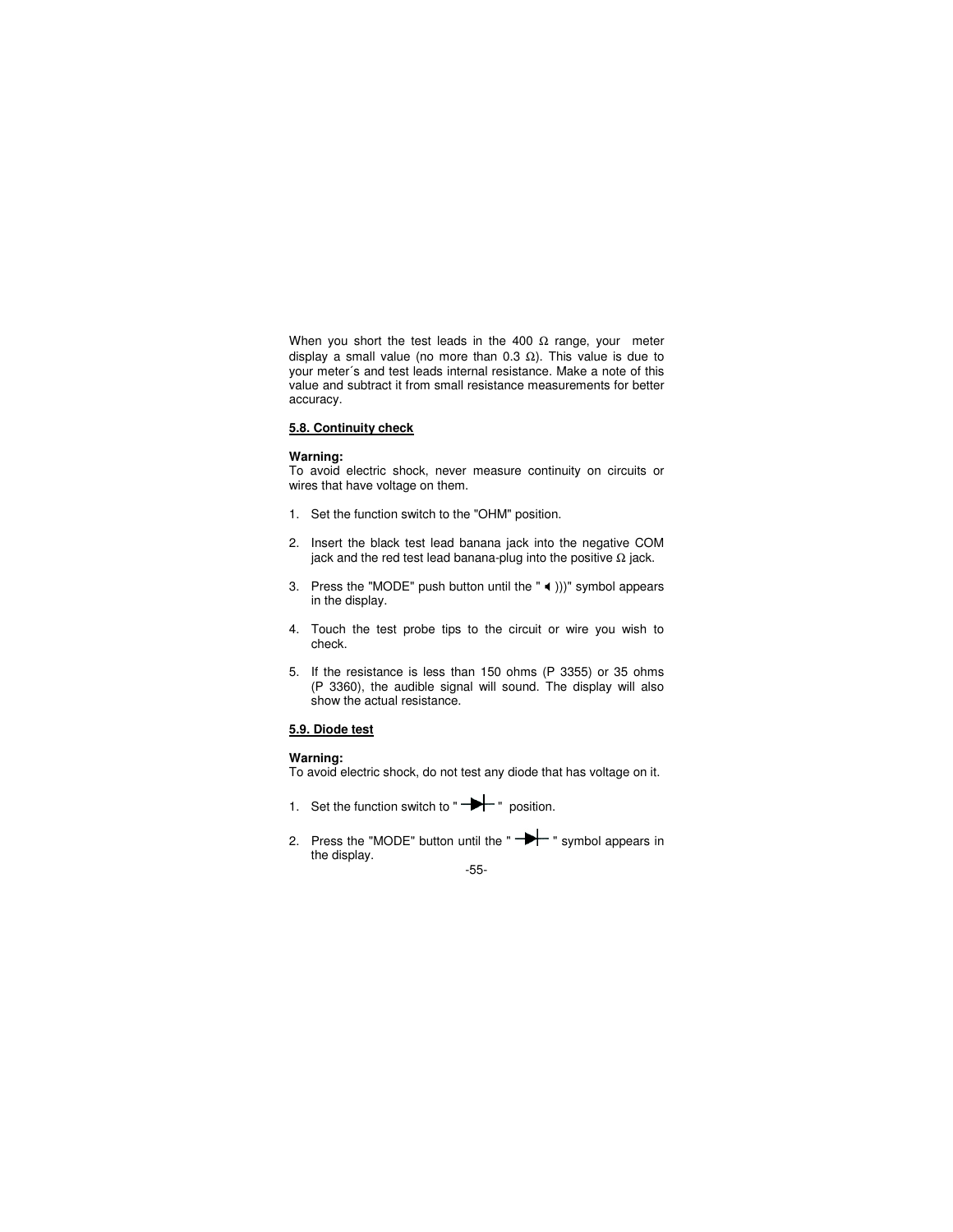- 3. Insert the black test lead banana plug into the negative COM jack and the red test lead banana plug into the positive  $\Omega$  jack.
- 4. Touch the test probe tips to the diode or semiconductor junction you wish to test. Note the meter reading.
- 5. Reverse the probe polarity by switching probe position. Note this reading.
- 6. The diode or junction can be evaluated as follows:
	- A: If one reading shows a value and the other reading show OL, the diode is good.
	- B: If both readings are OL, the device is open.
	- C: If both readings are very small or 0, the device is shorted.

**Note:** The value indicated in the display during the diode check is the forward voltage.

## **5.10. Frequency / Duty cycle measurement**

- 1. Set the function switch to the "Hz" position.
- 2. Insert the black test lead banana jack into the negative COM jack and the red test lead banana plug into the positive Hz jack.
- 3. Touch the test probe tips to the circuit under test.
- 4. Read the frequency in the display. The digital reading will indicate the proper decimal point, symbols (Hz, kHz, MHz) and value.
- 5. Press the "MODE" button to display duty cycle in %.

-56-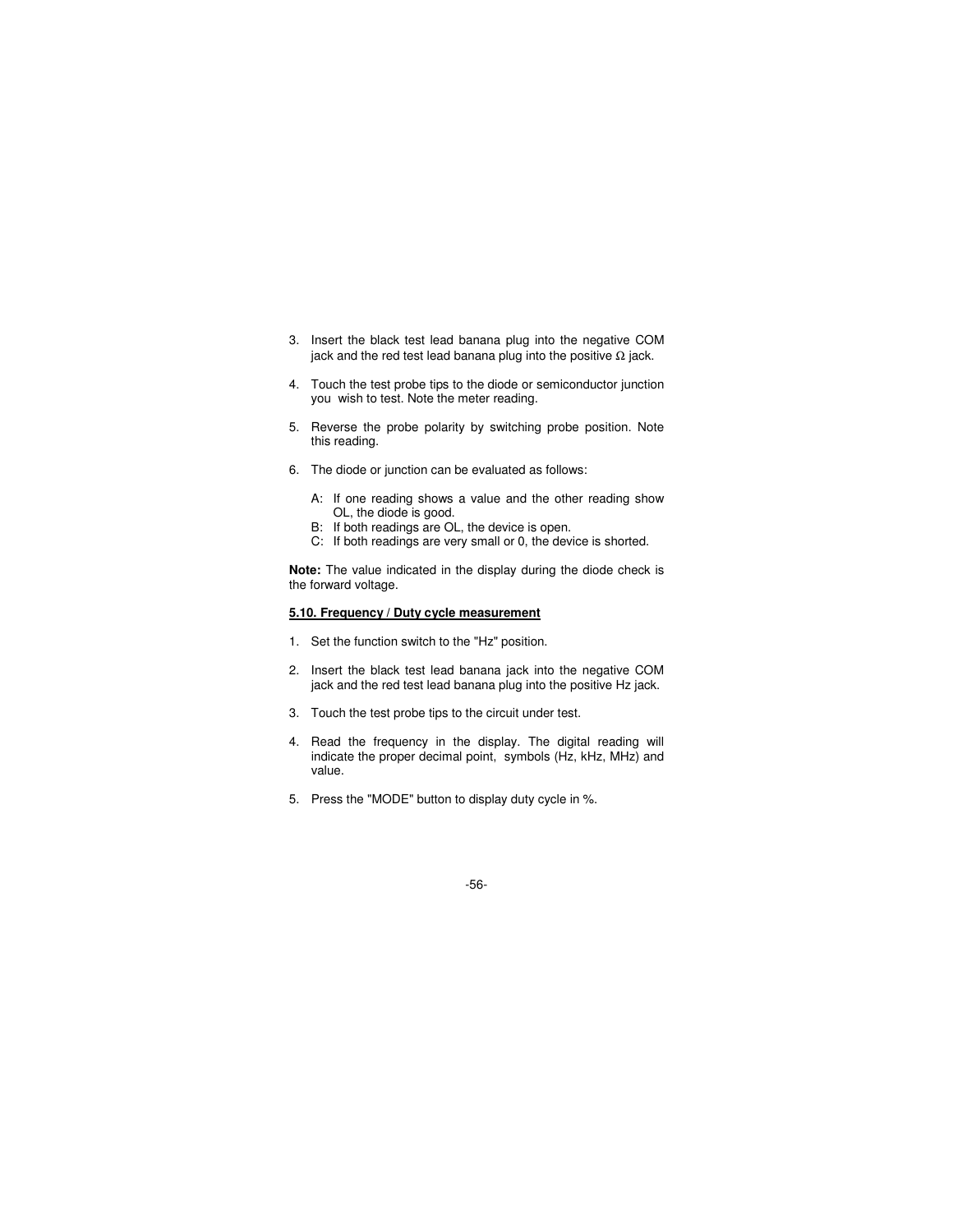#### **5.11. Capacitance measurements**

#### **Warning:**

To avoid electric shock, disconnect power to the unit under test and discharge all capacitors before taking any capacitance measurements. Remove the batteries and unplug the line cords.

- 1. Set the function switch to the "CAP"  $\frac{1}{1}$   $\frac{1}{1}$  position.
- 2. Insert the black test lead banana jack into the negative COM jack and the red test lead banana plug into the positive  $+$ jack.
- 3. Touch the test leads to the capacitor to be tested. The display will indicate the proper decimal point, value and symbol.

#### **5.12. Temperature measurements**

#### **Warning:**

To avoid electric shock, disconnect both test probes from any source of voltage before making a temperature measurement.

Insert the adapter in the input socket for temperature measurements.

Insert the K-type thermocouple into the temperature socket, making sure to observe the correct polarity. Touch the temperature probe head to the part whose temperature you wish to measure. Keep the probe touching the part under test until the reading stabilize (about 30 seconds). Read the temperature in the display. The digital reading will indicate the proper decimal point and value.

#### **Warning:**

To avoid electric shock, be sure the thermocouple has been removed before changing to any other measurement function.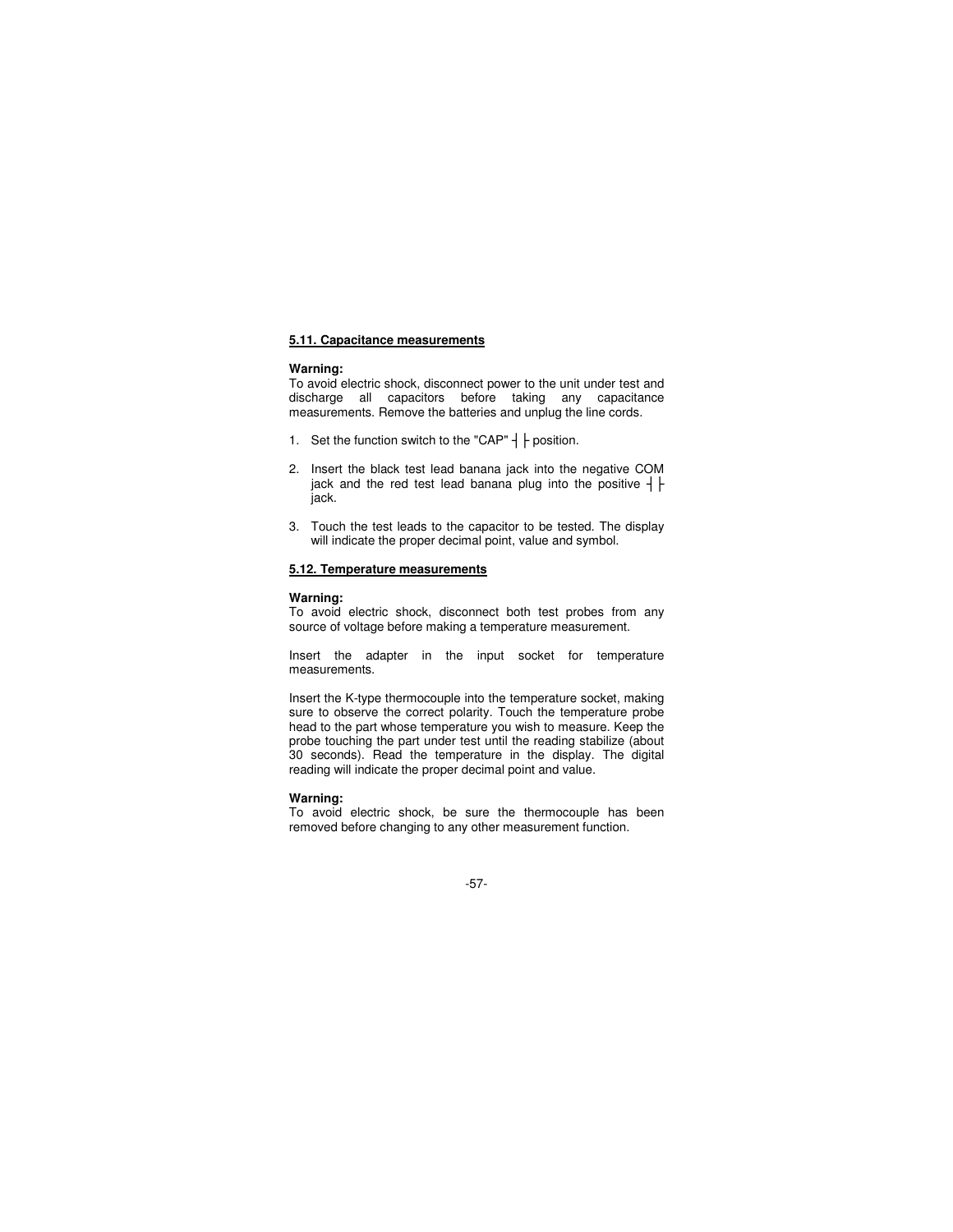# **6. Replacing the fuses**

### **WARNING!**

To avoid electric shock, disconnect all the test probes before removing the fuse. Replace only with the same type of fuse. Not note remove the top cover. Service should be performed only by qualified personnel.

## **CAUTION!**

For continued protection against fire or other hazard, replace only with fuse of the specified voltage and current ratings.

Follow these steps to replace the fuse:

- 1. Press ON/OFF button to turn the meter off and disconnect the test probes.
- 2. Remove the Battery cover (screws B) and the battery.
- 3. Remover the back cover by unscrewing the 6 screws (A)
- 4. Remove the blown fuse. Use only a fuse with the proper size and value 500mA/1000V (6,3x32mm) or 10A/1000V (10x38mm)
- 5. Replace the back cover, the Battery and the battery cover.



-58-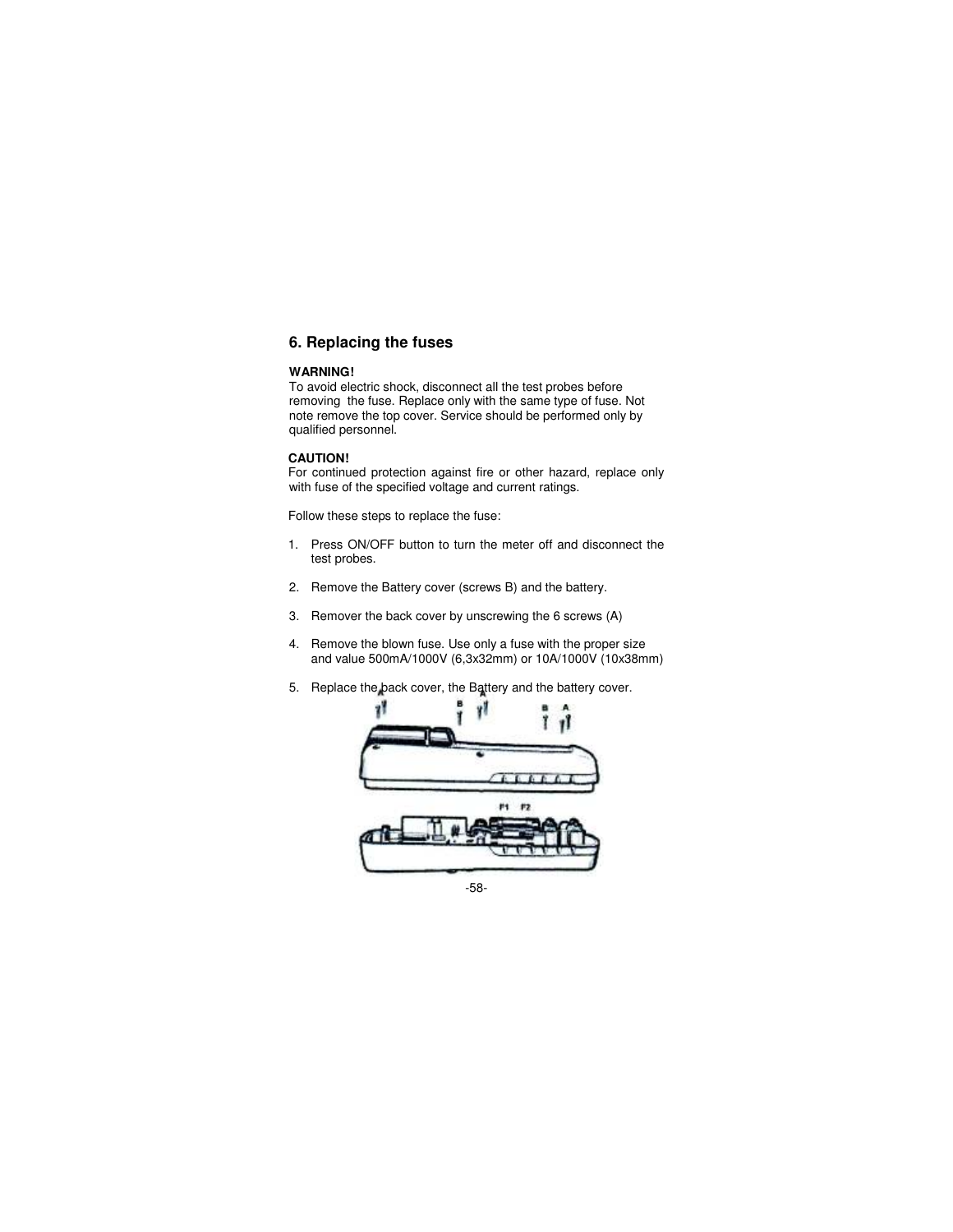#### **WARNING!**

Do not operate your meter until the back cover is in place and fully closed.

# **7. Maintenance**

#### **Warning:**

To avoid electric shock, disconnect the test leads from any source of voltage before removing the back cover or the battery/fuse door.

#### **Warning:**

To avoid electric shock, do not operate your meter until the battery/ fuse door are in place and fastened securely. This multimeter is designed to provide years of dependable service, if the following care instructions are performed.

- 1. Keep the meter dry. If it gets wet, wipe it off.
- 2. Use and store the meter in normal temperatures. Temperature extremes can shorten the life of the electronic parts and distort or melt plastic parts.
- 3. Handle the meter gently and carefully. Dropping it can damage the electronic parts or the case.
- 4. Keep the meter clean. Wipe the case occasionally with a damp cloth. Do not use chemicals, cleaning solvents or detergents.
- 5. Use only fresh batteries or the recommended size and type. Remove old or weak batteries so they do not leak and damage the unit.
- 6. If the meter is to be stored for a long period of time, the batteries should be removed to prevent damage to the unit.

### -59-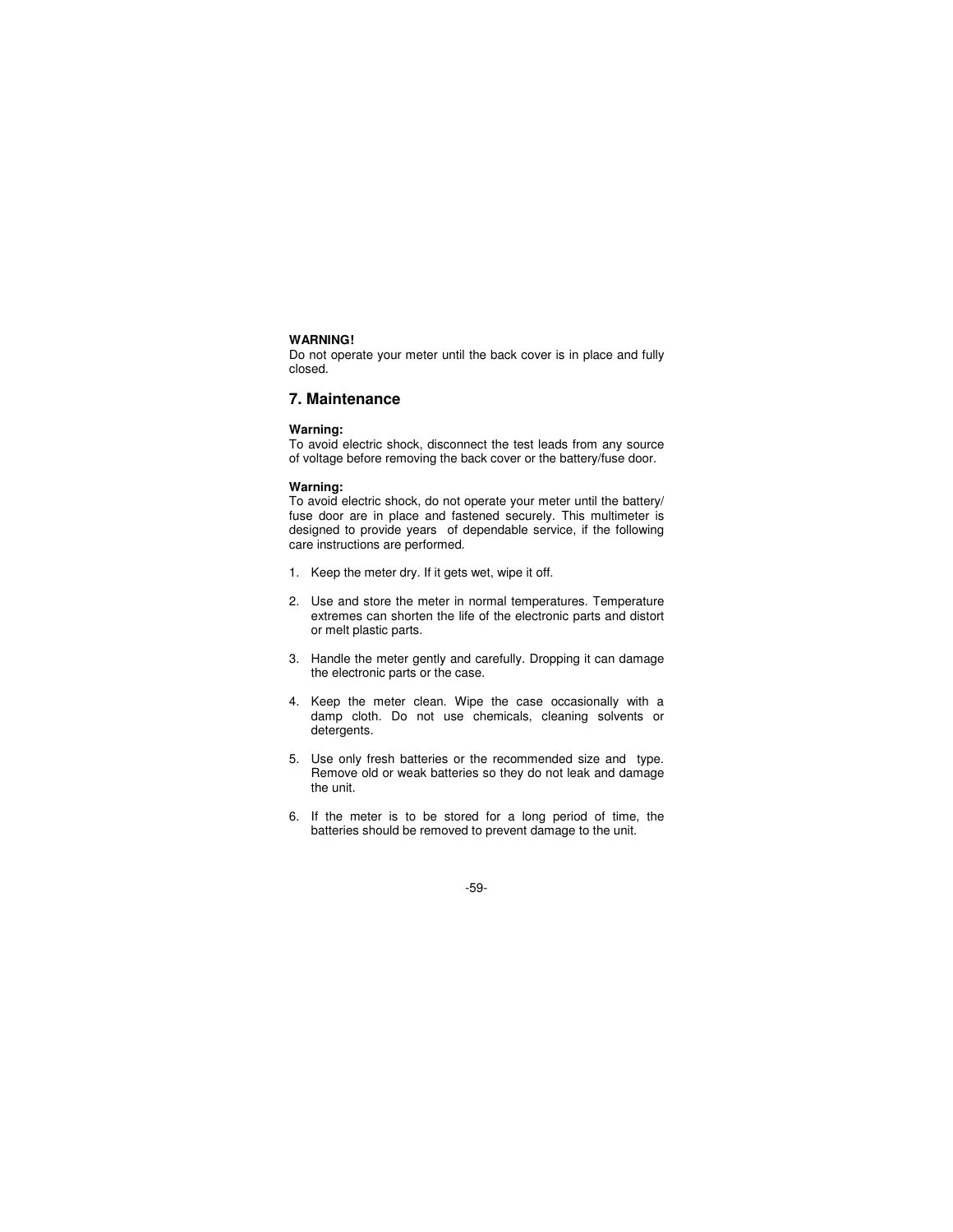# **8. Troubleshooting**

There may be times when your meter does not operate properly. Here are some common problems that you may have and some easy solutions to them.

### **Meter does not operate:**

- 1. Always read all the instructions in this manual before use.
- 2. Check to be sure the battery is properly installed.
- 3. Check to be sure the battery is good.
- 4. If the battery is good and the meter still doesn't operate, check to be sure that both ends of the fuse are properly installed.

# **9. Replacing the battery**

## **Warning:**

To avoid electric shock, disconnect the test leads from any source of voltage before removing the back cover or the battery/fuse door.

- 1. Disconnect the test leads from the meter.
- 2. Open the battery/fuse door by loosening one screw on the battery/fuse door using a screw-driver.
- 3. Clip the new battery into battery holder, observing the correct polarity.
- 4. Place the battery into the battery/fuse compartment.
- 5. Put the battery/fuse door back in place. Secure with the screw.

#### -60-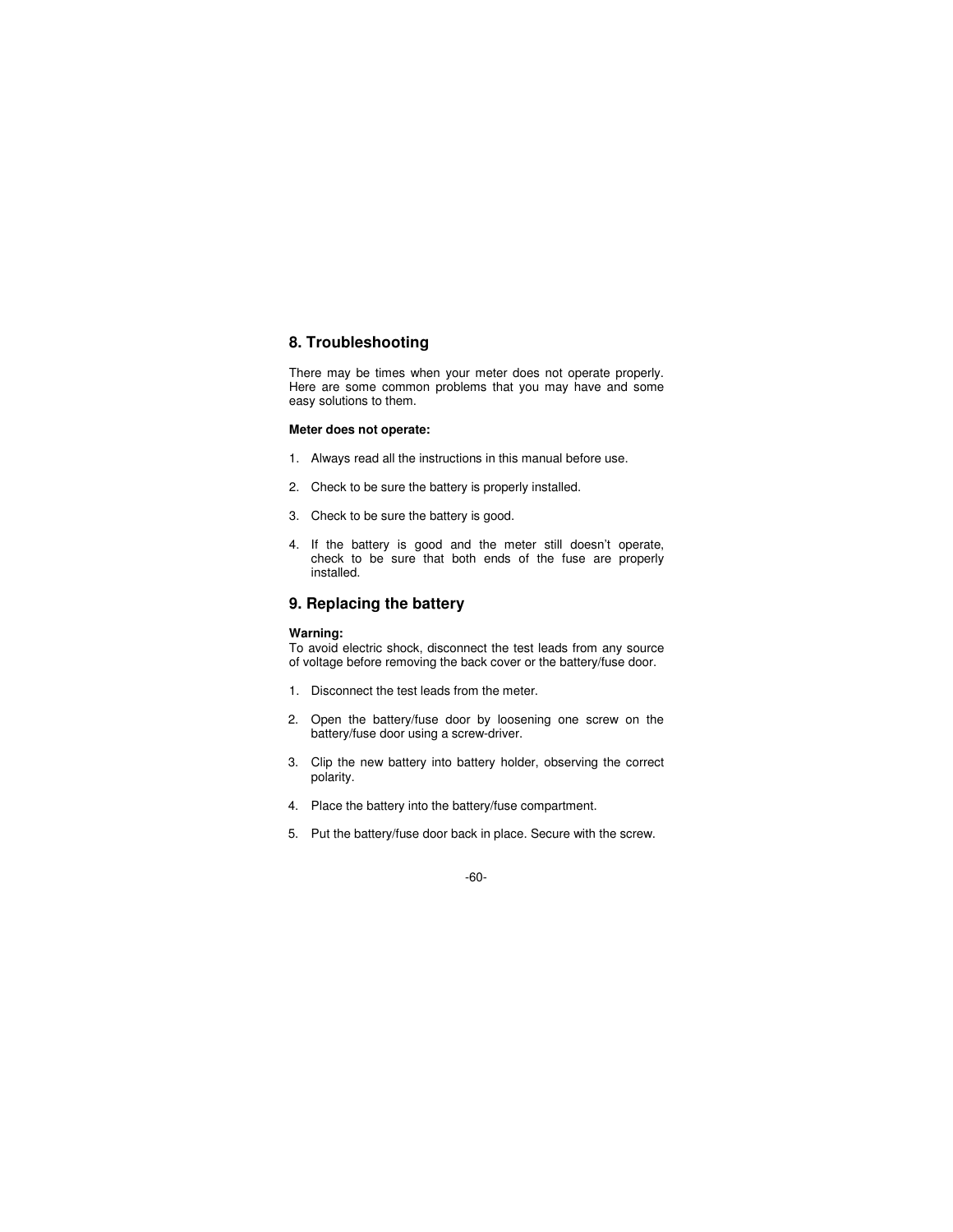#### **Warning:**

To avoid electric shock, do not operate your meter until the back cover and the battery / fuse door is in place and fastened securely.

#### **Note:**

If your meter does not work properly, check the fuses and batteries to make sure that they are still good and that they are properly inserted.

## **9.2. Statutory Notification about the Battery Regulations**

The delivery of many devices includes batteries, which for example serve to operate the remote control. There also could be batteries or accumulators built into the device itself. In connection with the sale of these batteries or accumulators, we are obliged under the Battery Regulations to notify our customers of the following:

Please dispose of old batteries at a council collection point or return them to a local shop at no cost. The disposal in domestic refuse is strictly forbidden according to the Battery Regulations. You can return used batteries obtained from us at no charge at the address on the last side in this manual or by posting with sufficient stamps.



Batteries, which contain harmful substances, are marked with the symbol of a crossed-out waste bin, similar to the illustration shown left. Under the waste bin symbol is the chemical symbol for the harmful substance, e.g. "Cd" for cadmium, "Pb" stands for lead and "Hg" for mercury.

You can obtain further information about the Battery Regulations from the Bundesministerium für Umwelt, Naturschutz und Reaktorsicherheit (Federal Ministry of Environment, Nature Conservation and Reactor Safety).

-61-